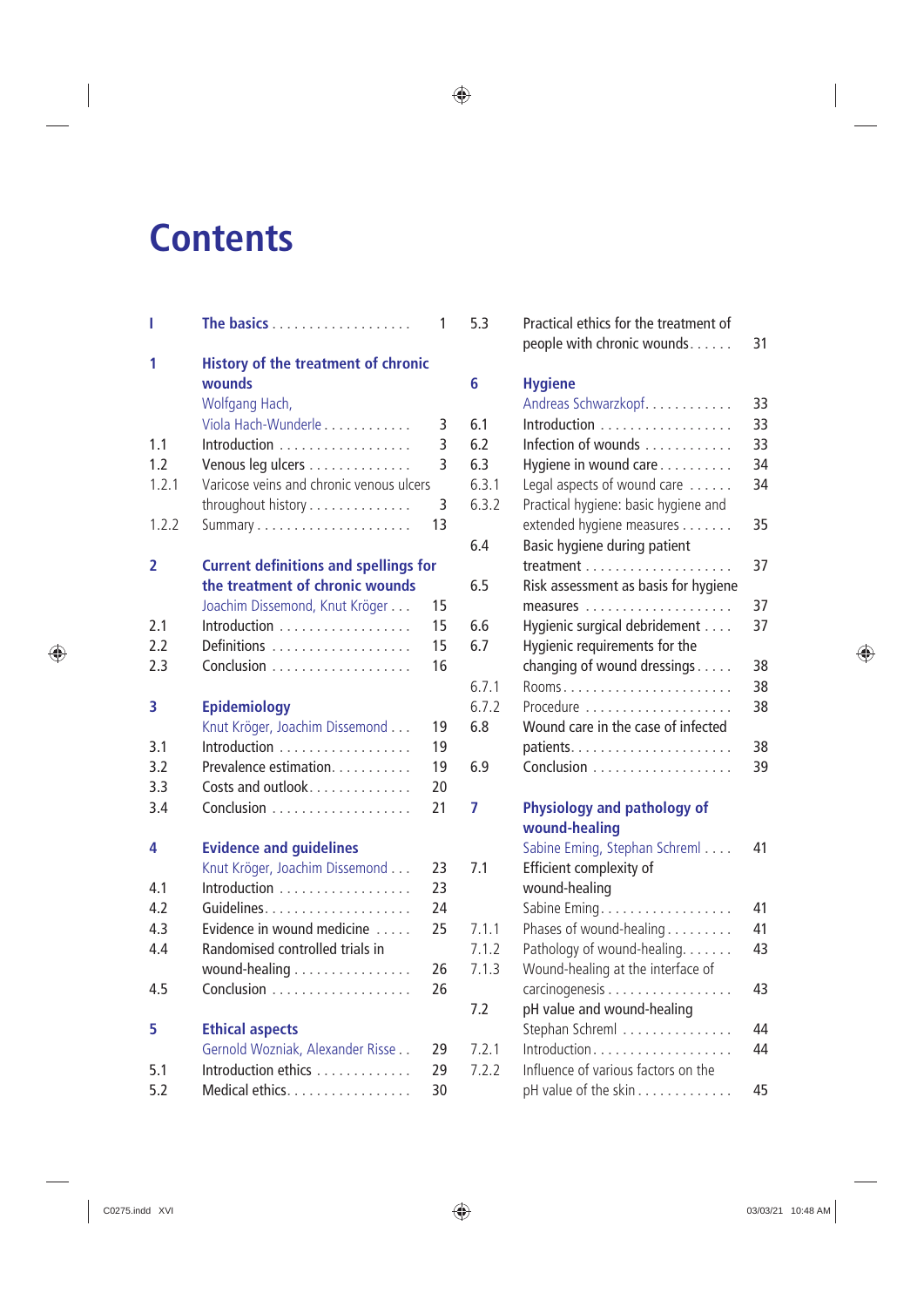$\bigoplus$ 

|        | regulation of the skin barrier $\dots$ .  | 46 |
|--------|-------------------------------------------|----|
| 7.2.4  | Cellular processing of the signals by     |    |
|        | altered extracellular pH values           | 46 |
| 7.2.5  | Influence of pH on cell proliferation and |    |
|        | migration                                 | 47 |
| 7.2.6  | Influence of pH on enzymes and            |    |
|        | proteins in wounds.                       | 47 |
| 7.2.7  | Bacterial colonisation and pH             |    |
|        |                                           | 48 |
| 7.2.8  | Therapeutic changes in pH                 |    |
|        |                                           | 48 |
| 7.2.9  | Measurement of the pH of the skin         |    |
|        | surface and in wounds                     | 49 |
| 7.2.10 |                                           | 49 |
| Ш      | Disease patterns                          | 51 |
|        |                                           |    |
| 8      | <b>Systematic diagnosis of chronic</b>    |    |
|        | wounds: the ABCDE rule                    |    |
|        | Joachim Dissemond                         | 53 |
| 8.1    | Introduction                              | 53 |
| 8.2    | Definitions                               | 53 |
| 8.3    |                                           | 55 |
|        |                                           |    |
| 9      | <b>Disease patterns of peripheral</b>     |    |
|        | artery disease (PAD)                      |    |
|        | Knut Kröger                               | 57 |
| 9.1    | Introduction                              | 57 |
| 9.2    |                                           | 57 |
| 9.3    | Epidemiology                              | 58 |
| 9.4    | Diagnosis of PAD                          | 59 |
| 9.4.1  | Ankle-brachial index (ABI)                | 59 |
| 9.4.2  | Stress test to confirm the diagnosis      |    |
|        | of PAD at ABI $\leq 0.9$                  | 60 |
| 9.4.3  | Diagnostic reliability at very high       |    |
|        | ABI values $(ABI > 1.4)$                  | 60 |
| 9.4.4  | Imaging techniques                        | 60 |
| 9.5    | Therapy of PAD                            | 61 |
| 9.6    | Therapy of claudication                   | 62 |
| 9.7    | Therapy of chronic critical limb          |    |
|        | ischaemia<br>.                            | 62 |
| 9.7.1  | Spinal cord stimulation.                  | 65 |

7.2.3 pH value of the stratum corneum and

 $\bigoplus$ 

| 9.7.2          | Neoangiogenesis                                                  | 65       |
|----------------|------------------------------------------------------------------|----------|
| 9.7.3<br>9.7.4 | Growth factors and gene transfer<br>Progenitor cells             | 65<br>65 |
| 9.7.5          | Autologous bone marrow stem cell<br>transplantation (SCT)        | 65       |
| 9.8            | Conclusion                                                       | 66       |
| 10             | <b>Disease patterns in diabetes</b>                              |          |
|                | mellitus                                                         |          |
|                | Stephan Morbach,                                                 |          |
|                | Gerhard Rümenapf                                                 | 67       |
| 10.1<br>10.2   | Introduction                                                     | 67<br>67 |
| 10.3           | Epidemiology<br>Pathophysiology and                              |          |
|                | pathogenesis                                                     | 68       |
| 10.3.1         | Sensorimotor diabetic                                            |          |
|                | polyneuropathy with DFS                                          | 69       |
| 10.3.2         | Critical limb ischaemia in DFS.                                  | 70       |
| 10.4           | Classification of DFS                                            | 71       |
| 10.5           | Localisation of diabetic ulcers                                  | 72       |
| 10.6           | Treatment of DFS                                                 | 73       |
| 10.6.1         |                                                                  | 73       |
| 10.6.2         | Infection treatment                                              | 73       |
| 10.6.3         | Revascularisation with DFS.                                      | 74       |
| 10.6.4         | Local wound treatment                                            | 74       |
| 10.7           | Follow-up care, relapse                                          |          |
|                |                                                                  | 74       |
| 10.8           |                                                                  | 75       |
| 11             | <b>Disease patterns in chronic venous</b><br>insufficiency (CVI) |          |
|                | Markus Stücker                                                   | 77       |
| 11.1           | Introduction                                                     | 77       |
| 11.2           |                                                                  | 77       |
| 11.3           | Epidemiology                                                     | 80       |
| 11.4           | Diagnostics of chronic venous                                    |          |
|                |                                                                  | 80       |
| 11.5           | Therapy of chronic venous                                        |          |
|                |                                                                  | 81       |
| 11.5.1         | Invasive therapy of symptomatic chronic                          |          |
|                | venous diseases                                                  | 81       |
| 11.5.2         | Pharmacological therapy                                          | 82       |
| 11.6           |                                                                  | 82       |
|                |                                                                  |          |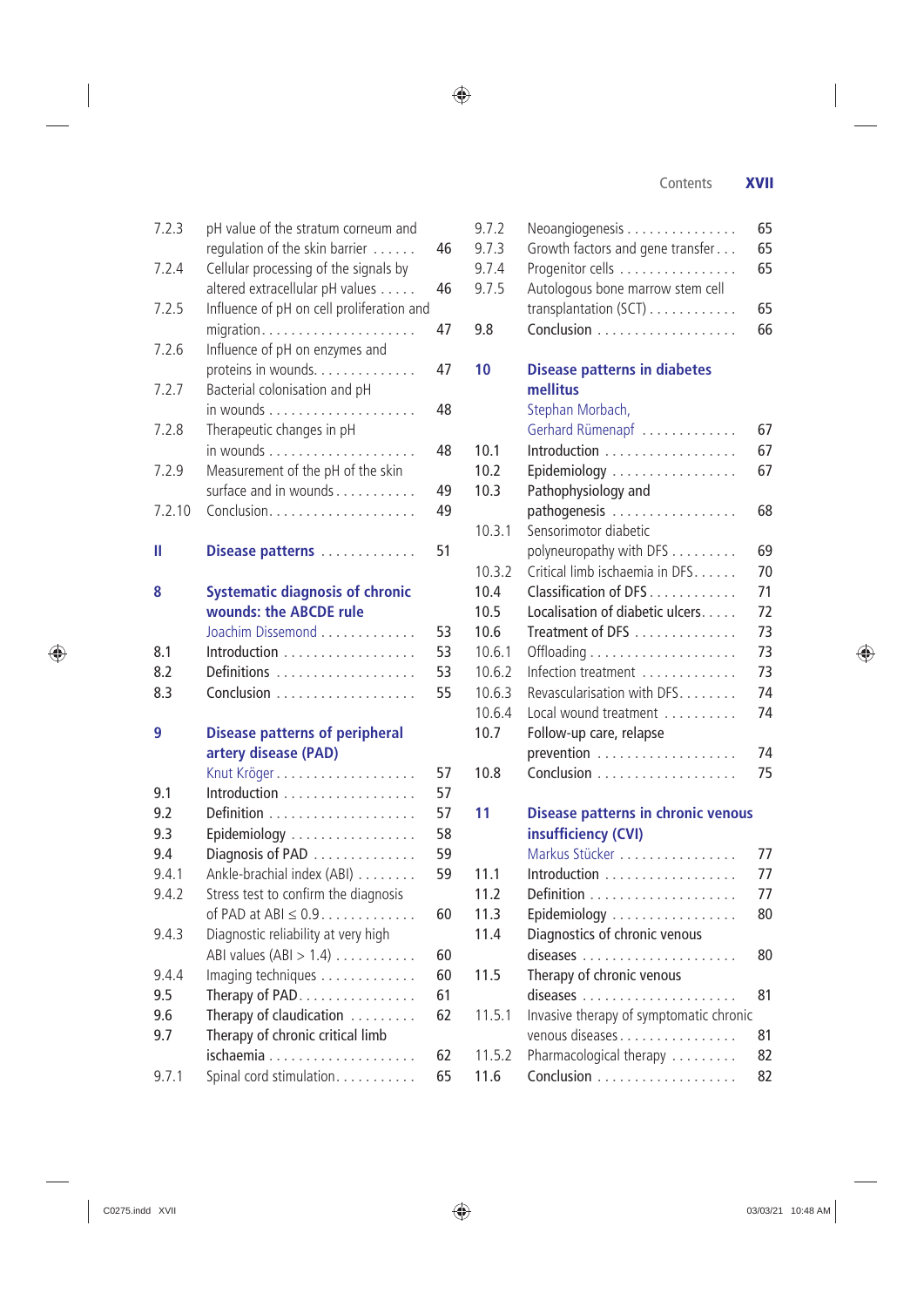## **XVIII** Contents

| 12     | <b>Disease patterns in pressure</b><br>ulcers     |    |
|--------|---------------------------------------------------|----|
|        |                                                   | 83 |
| 12.1   | Pressure ulcer aetiology and                      |    |
|        | pathogenesis                                      | 83 |
| 12.2   | Pressure ulcer risk                               | 85 |
| 12.3   | Pressure ulcer diagnosis and                      |    |
|        | classification                                    | 85 |
| 12.3.1 | Pressure ulcer stage                              | 85 |
| 12.3.2 | Pressure ulcer stage II                           | 88 |
| 12.3.3 | Pressure ulcer stage III                          | 88 |
| 12.3.4 | Pressure ulcer stage IV                           | 88 |
| 12.3.5 | Deep tissue injury.                               | 89 |
| 12.3.6 | Unstageable                                       | 89 |
| 12.4   | Therapy of pressure ulcers                        | 89 |
| 12.5   |                                                   | 90 |
|        |                                                   |    |
| 13     | <b>Disease patterns in burns</b>                  |    |
|        | Jonas Kolbenschlag, Adrien Daigeler,              |    |
|        | Tobias Hirsch                                     | 91 |
| 13.1   | Introduction                                      | 91 |
| 13.2   | Definition and classification                     | 91 |
| 13.3   | Epidemiology, genesis and                         |    |
|        | pathophysiology                                   | 92 |
| 13.4   | Preclinical care and admission to a               |    |
|        |                                                   | 92 |
| 13.5   | Treatment for a burn wound.                       | 93 |
| 13.5.1 | Debridement                                       | 93 |
| 13.5.2 | Skin replacement                                  | 95 |
| 13.5.3 | Further procedures                                | 95 |
| 13.6   | Treatment of infected burn                        |    |
|        | wounds                                            | 95 |
| 13.6.1 | Prevention, diagnostics and bacterial             |    |
|        |                                                   | 95 |
| 13.6.2 | Topical and systemic therapy                      | 96 |
| 13.6.3 | Surgical therapy                                  | 96 |
| 13.7   | Burn consequences                                 | 96 |
| 13.8   |                                                   | 96 |
| 14     | <b>Rare causes of chronic wounds</b>              |    |
|        | Joachim Dissemond, Knut Kröger                    | 99 |
| 14.1   | Introduction $\ldots \ldots \ldots \ldots \ldots$ | 99 |
| 14.2   | Clinical pictures                                 | 99 |
| 14.2.1 |                                                   | 99 |

| 14.2.2<br>14.2.3 | Thromboangiitis obliterans<br>Pyoderma gangrenosum. | 100<br>101 |
|------------------|-----------------------------------------------------|------------|
| 14.2.4<br>14.2.5 | Livedoid vasculopathy<br>Calciphylaxis              | 102<br>102 |
| 14.2.6           | Hypertensive ischaemic leg ulcer                    |            |
|                  | (Martorell's ulcer).                                | 103        |
| 14.2.7           | Necrobiosis lipoidica                               | 103        |
| 14.2.8<br>14.2.9 | Infectious diseases                                 | 103<br>104 |
| 14.2.10          |                                                     | 105        |
| 14.2.11          | Dermatitis artefacta                                | 105        |
| 14.2.12          | Genetic diseases                                    | 106        |
| 14.3             |                                                     | 107        |
| 15               | <b>Pathological skin changes</b>                    |            |
|                  | Joachim Dissemond, Knut Kröger,                     |            |
|                  |                                                     | 109        |
| 15.1             | Wound or no wound?                                  |            |
|                  | Joachim Dissemond, Knut Kröger                      | 109        |
| 15.1.1<br>15.1.2 | Introduction                                        | 109        |
|                  | Gram-negative bacterial toe<br>web infection.       | 109        |
| 15.1.3           | Hidradenitis suppurativa.                           | 110        |
| 15.1.4           |                                                     | 111        |
| 15.1.5           | Dry necrosis, dry gangrene                          | 112        |
| 15.1.6           | Blisters on skin.                                   | 112        |
| 15.1.7           |                                                     | 114        |
| 15.1.8           |                                                     | 116        |
| 15.2             | Incontinence-associated dermatitis                  | 116        |
| 15.2.1           | Etiology and pathogenesis                           | 117        |
| 15.2.2           | Symptoms and classification                         | 117        |
| 15.2.3           | Prevention and therapy                              | 118        |
| 15.2.4           |                                                     | 121        |
| 16               | <b>Pathological scars</b>                           |            |
|                  | Joachim Dissemond                                   | 123        |
| 16.1             | Introduction                                        | 123        |
| 16.2             | Pathological scars                                  | 123        |
| 16.2.1           | Hypertrophic scars                                  | 124        |
| 16.2.2           |                                                     | 124        |
| 16.3             | Pathophysiology                                     | 124        |
| 16.4             | Prevention of pathological                          |            |
|                  |                                                     | 125        |

 $\bigoplus$ 

 $\bigoplus$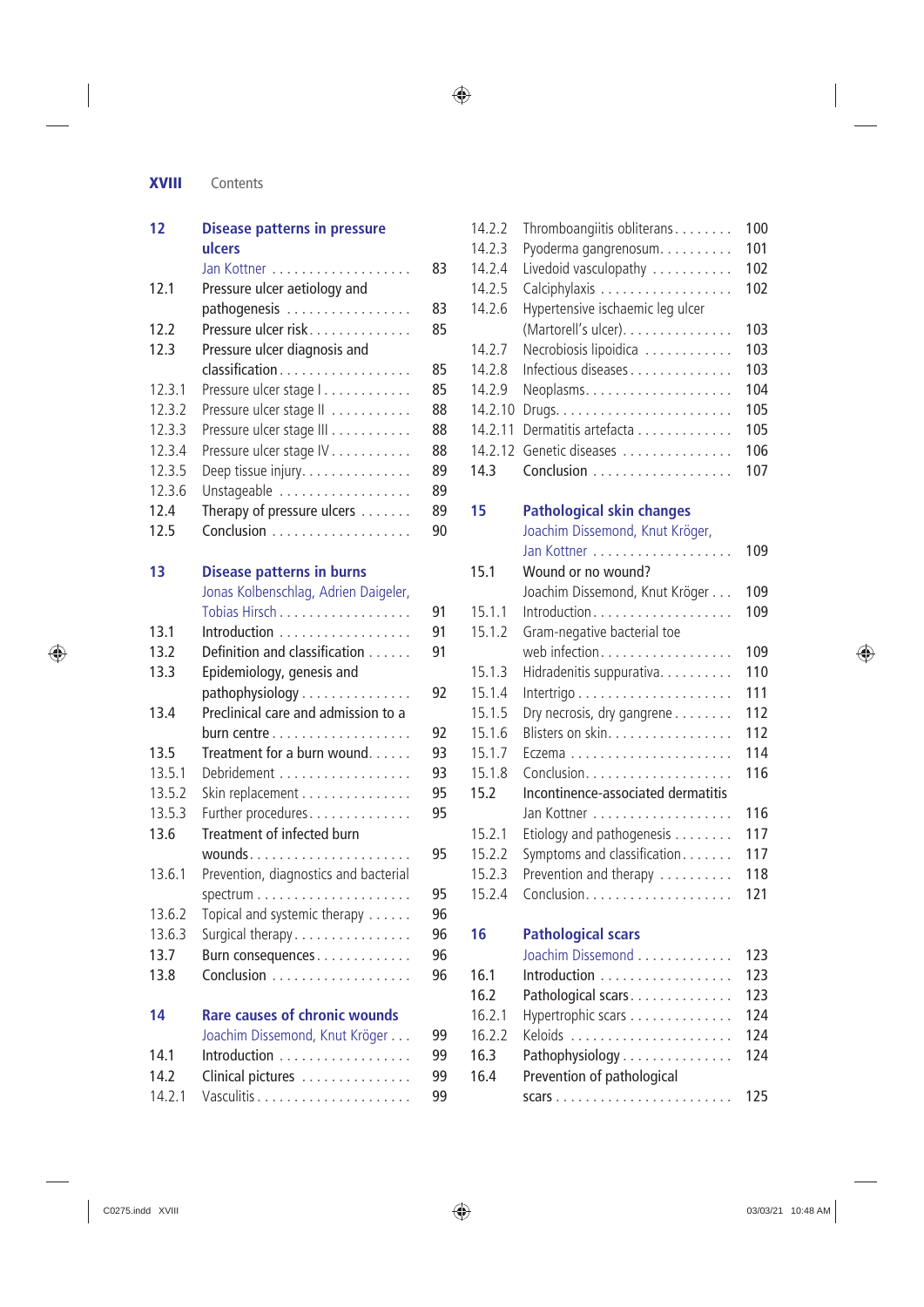$\bigoplus$ 

Contents **XIX**

| 16.5.1<br>16.5.2<br>16.5.3<br>16.5.4<br>16.5.5<br>16.5.6<br>16.5.7<br>16.5.8<br>16.5.9<br>16.6 | Wait-and-see<br>Cryotherapy<br>Glucocorticoids<br>Pressure treatment<br>Radiotherapy<br>Onion extract<br>Laser therapy<br>Surgical methods | 125<br>125<br>126<br>126<br>126<br>126<br>127<br>127<br>127<br>127 |
|------------------------------------------------------------------------------------------------|--------------------------------------------------------------------------------------------------------------------------------------------|--------------------------------------------------------------------|
| 17                                                                                             | <b>Cooling down and</b><br>wound-healing                                                                                                   |                                                                    |
|                                                                                                | Knut Kröger, Joachim Dissemond                                                                                                             | 129                                                                |
| 17.1                                                                                           | Introduction                                                                                                                               | 129                                                                |
| 17.2                                                                                           | Blood circulation.                                                                                                                         | 129                                                                |
| 17.3                                                                                           | Enzyme activity                                                                                                                            | 130                                                                |
| 17.4                                                                                           | Cell division                                                                                                                              | 130                                                                |
| 17.5                                                                                           |                                                                                                                                            | 130                                                                |
| Ш                                                                                              | <b>Factors which inhibit</b><br>wound-healing                                                                                              | 133                                                                |
|                                                                                                |                                                                                                                                            |                                                                    |
| 18                                                                                             | <b>Nutrition for patients with chronic</b><br>wounds                                                                                       |                                                                    |
|                                                                                                | Madeleine Gerber                                                                                                                           | 135                                                                |
| 18.1                                                                                           | Introduction                                                                                                                               | 135                                                                |
| 18.2                                                                                           | What is malnutrition?                                                                                                                      | 135                                                                |
| 18.3                                                                                           | Causes of malnutrition                                                                                                                     | 135                                                                |
| 18.4                                                                                           | Diagnostics of malnutrition.                                                                                                               | 136                                                                |
| 18.5                                                                                           | Energy demand assessment                                                                                                                   | 136                                                                |
| 18.6                                                                                           | Food composition                                                                                                                           | 137                                                                |
| 18.7                                                                                           | Oral food - enteral nutrition - par-                                                                                                       |                                                                    |
|                                                                                                | enteral nutrition                                                                                                                          | 138                                                                |
| 18.8                                                                                           |                                                                                                                                            | 138                                                                |
| 19                                                                                             | Disease patterns in oedema,<br>lymphoedema, and lipoedema<br>Knut Kröger, Joachim Dissemond,                                               |                                                                    |
| 19.1                                                                                           | Anya Miller<br>Systematics of oedema                                                                                                       | 141                                                                |
|                                                                                                | Knut Kröger, Joachim Dissemond                                                                                                             | 141                                                                |
| 19.1.1                                                                                         | Introduction                                                                                                                               | 141                                                                |

16.5 Scar therapy . . . . . . . . . . . . . . . . . . 125

| 19.1.2 | Composition of the extracellular       |     |
|--------|----------------------------------------|-----|
|        |                                        | 141 |
| 19.1.3 | Control of the extracellular fluid     |     |
|        |                                        | 143 |
| 19.1.4 | Acute oedema                           | 143 |
| 19.1.5 | Chronic oedema.                        | 143 |
| 19.1.6 |                                        | 144 |
| 19.2   | Lymphoedema                            |     |
|        |                                        | 145 |
| 19.2.1 | Introduction                           | 145 |
| 19.2.2 |                                        | 146 |
| 19.2.3 | Epidemiology                           | 146 |
| 19.2.4 | Clinical signs of lymphoedema          | 146 |
| 19.2.5 | Skin changes in lymphoedema            | 146 |
| 19.2.6 | Diagnostics                            | 147 |
| 19.2.7 | Therapy                                | 150 |
| 19.2.8 |                                        | 151 |
| 19.3   | Lipoedema                              |     |
|        |                                        | 151 |
| 19.3.1 | Introduction                           | 151 |
| 19.3.2 |                                        | 151 |
| 19.3.3 |                                        | 152 |
| 19.3.4 | Therapy                                | 153 |
| 19.3.5 | Lipoedema and wounds                   | 154 |
|        |                                        |     |
| 20     | <b>Obesity-associated wound</b>        |     |
|        | treatment                              |     |
|        | Wolfgang Tigges, Eike Tigges.          | 157 |
| 20.1   | Introduction                           | 157 |
| 20.2   | Influence of obesity on chronic        |     |
|        |                                        | 157 |
| 20.2.1 | Venous leg ulcers.                     | 158 |
| 20.2.2 | Diabetic metabolic disorder and        |     |
|        | arteriosclerosis                       | 158 |
| 20.2.3 | Intertriginous skin changes and        |     |
|        | pressure ulcers                        | 158 |
| 20.3   | Algorithm of wound treatment in        |     |
|        | obese patients                         | 159 |
| 20.4   | Special features of wound              |     |
|        | management in obese patients.          | 160 |
| 20.4.1 | Venous leg ulcers.                     | 160 |
| 20.4.2 | Diabetic foot ulcers                   | 161 |
| 20.5   | Nutrition and possibilities of weight  |     |
|        | reduction contribute to the healing of |     |
|        | chronic wounds.                        | 162 |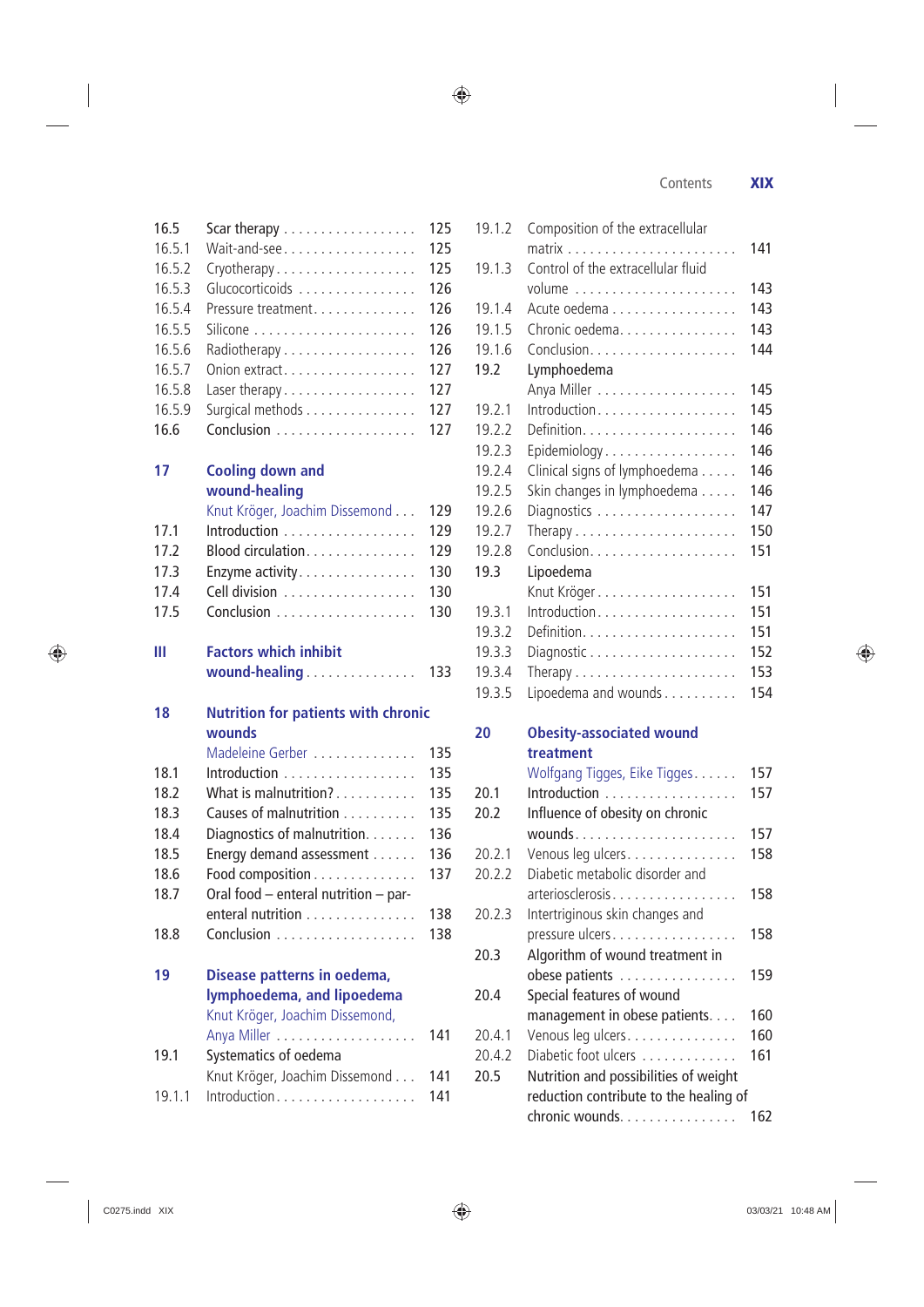| ×. | I<br>٦<br>I<br>٧ |
|----|------------------|

#### **XX** Contents

| 20.6   |                                                 | 162 |
|--------|-------------------------------------------------|-----|
| 21     | <b>Wound care for patients with</b><br>dementia |     |
|        | Richard Dodel, Frank Assmus                     | 165 |
| 21.1   | Introduction                                    | 165 |
| 21.2   |                                                 | 165 |
| 21.3   | Epidemiology of pressure ulcers in              |     |
|        | patients with dementia                          | 167 |
| 21.4   | Assessment                                      | 167 |
| 21.5   | Special features of therapy for patients        |     |
|        | with dementia.                                  | 169 |
| 21.5.1 | Wound care                                      | 169 |
| 21.5.2 | The wound care setting $\dots\dots\dots$        | 170 |
| 21.5.3 | Drugs for the treatment of Alzheimer's          |     |
|        |                                                 | 170 |
| 21.6   |                                                 | 171 |
|        |                                                 |     |
| 22     | Systematics of wound treatment -                |     |
|        | the M.O.I.S.T. concept                          |     |
|        | Joachim Dissemond, Knut Kröger                  | 173 |
| 22.1   | Introduction                                    | 173 |
| 22.2   | The M.O.I.S.T. concept $\dots\dots\dots$        | 173 |
| 22.3   |                                                 | 174 |
| IV     | <b>Factors which support</b>                    |     |
|        | wound-healing                                   | 175 |
|        |                                                 |     |
| 23     | Systematic wound treatment - the                |     |
|        | <b>WundUhr®</b>                                 |     |
|        | Gunnar Riepe, Anke Bültemann                    | 177 |
| 23.1   | Introduction                                    | 177 |
| 23.2   | Causal treatment                                | 178 |
| 23.3   | Debridement and edge protection.                | 178 |
| 23.4   | Phases of wound-healing                         | 178 |
| 23.5   | Individualised therapy                          | 179 |
| 24     | <b>Systematics of debridement</b>               |     |
|        | Joachim Dissemond                               | 181 |
| 24.1   | Introduction                                    | 181 |
| 24.2   | Autolytic debridement                           | 181 |
| 24.3   | Proteolytic debridement                         | 181 |
| 24.4   | Osmotic debridement                             | 182 |
| 24.5   | Mechanical debridement                          | 182 |

| 24.6<br>24.7<br>24.8 | Surgical debridement<br>Biosurgical debridement<br>Debridement with ultrasound or | 183<br>183 |
|----------------------|-----------------------------------------------------------------------------------|------------|
|                      | hydrotherapies                                                                    | 184<br>185 |
| 24.9<br>24.10        | Discussion                                                                        | 185        |
|                      |                                                                                   |            |
| 25                   | <b>Systematics of infection control</b>                                           |            |
|                      | Andreas Schwarzkopf                                                               | 187        |
| 25.1                 | Introduction                                                                      | 187        |
| 25.2                 | Infection of wounds                                                               | 187        |
| 25.3                 | Host disposition                                                                  | 188        |
| 25.4                 | Laboratory diagnostics                                                            | 189        |
| 25.5                 | Wound-cleaning and                                                                |            |
|                      |                                                                                   | 191        |
| 25.6                 | Therapy of wound infections                                                       | 192        |
| 25.7                 |                                                                                   | 192        |
| 26                   | <b>Systematics of wound</b>                                                       |            |
|                      | therapeutics                                                                      |            |
|                      | Kerstin Protz, Joachim Dissemond                                                  | 195        |
| 26.1                 | Wound dressings                                                                   | 195        |
|                      | Kerstin Protz                                                                     | 195        |
| 26.1.1               | Introduction                                                                      | 195        |
| 26.1.2               | Treatment options in different wound                                              |            |
|                      |                                                                                   | 195        |
| 26.1.3               | Tabular overview of the use of wound                                              |            |
|                      |                                                                                   | 220        |
| 26.1.4               | General selection criteria for wound                                              |            |
|                      |                                                                                   | 220        |
| 26.2                 | Active wound therapeutics                                                         | 224        |
|                      | Joachim Dissemond                                                                 | 224        |
| 26.2.1               | Introduction                                                                      | 224        |
| 26.2.2               | Targets for wound products                                                        | 224        |
| 26.2.3               | Perspective                                                                       | 226        |
| 26.2.4               |                                                                                   | 226        |
|                      |                                                                                   |            |
| 27                   | <b>Systematics of surgical treatment</b>                                          |            |
|                      | Ingo Stoffels                                                                     | 229        |
| 27.1                 | Introduction                                                                      | 229        |
| 27.2                 | Operational procedure                                                             | 229        |
| 27.2.1               | Venous surgery                                                                    | 229        |

27.2.2 Ulcer surgery . . . . . . . . . . . . . . . . . . 230 27.2.3 Fascial surgery . . . . . . . . . . . . . . . . . 231

 $\bigoplus$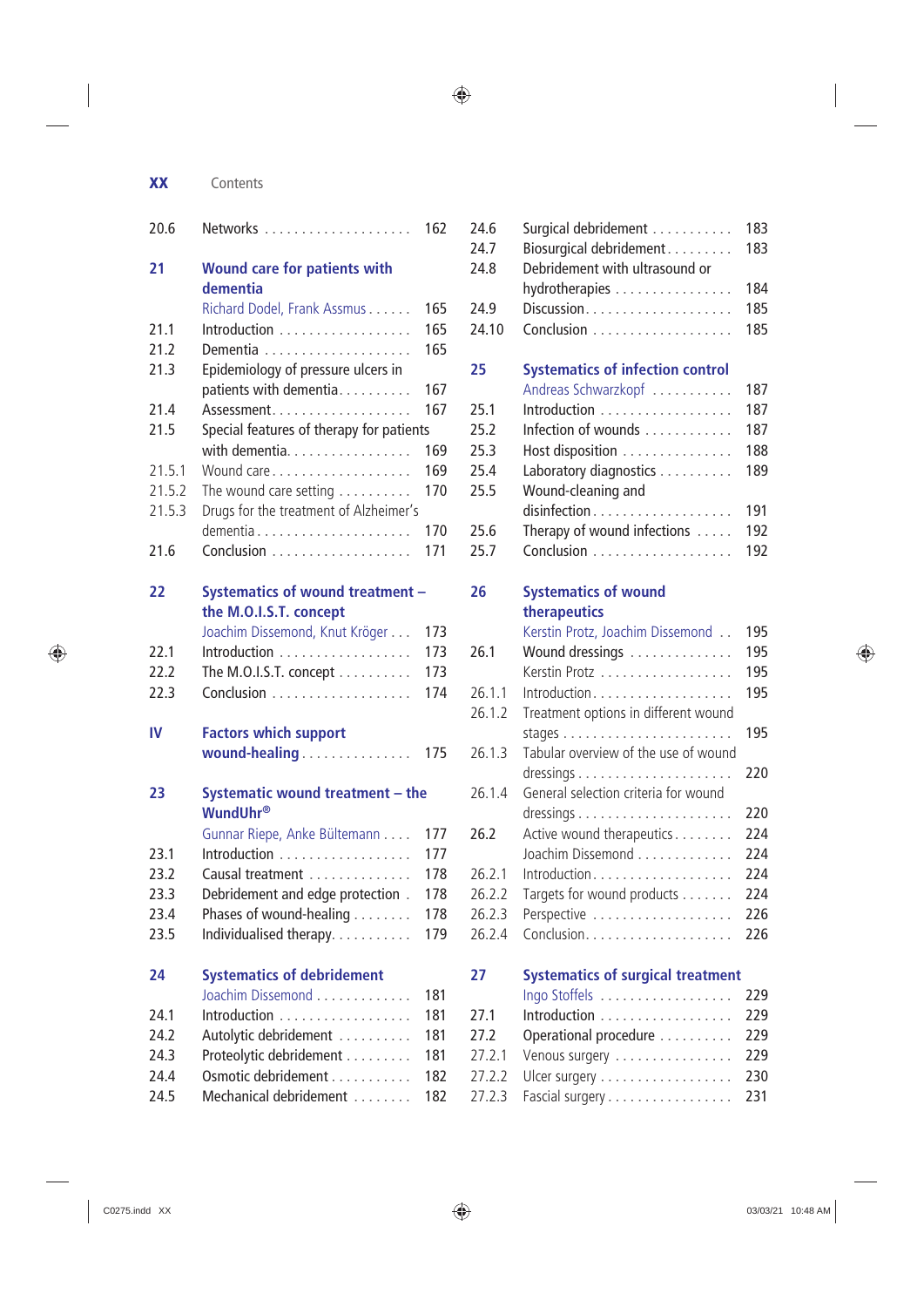Contents **XXI**

| 27.3             |                                                           | 234        |
|------------------|-----------------------------------------------------------|------------|
| 28               | <b>Systematics of physical wound</b><br>treatment         |            |
|                  | Joachim Dissemond,<br>Katharina Herberger, Sigrid Karrer, |            |
|                  | Christian Willy                                           | 237        |
| 28.1             | Physical wound treatment options                          |            |
|                  | Joachim Dissemond                                         | 237        |
| 28.1.1           | Ultrasound therapy                                        | 237        |
| 28.1.2           | Extracorporeal shock wave therapy. .                      | 237        |
| 28.1.3           | Electromagnetic therapy.                                  | 238        |
| 28.1.4           | Phototherapy                                              | 238        |
| 28.1.5           |                                                           | 239        |
| 28.2             | Negative pressure wound therapy                           |            |
|                  | Christian Willy                                           | 239        |
| 28.2.1           | Introduction                                              | 239        |
| 28.2.2           | Functional principle                                      | 240        |
| 28.2.3           | Effects on wound-healing.                                 | 240        |
| 28.2.4           | Handling and duration                                     | 241        |
| 28.2.5           | Modifications of NPWT                                     | 241        |
| 28.2.6           | Indications and contraindications                         |            |
|                  |                                                           | 243        |
| 28.2.7<br>28.2.8 | Application example.                                      | 243<br>243 |
| 28.3             |                                                           |            |
|                  | Cold atmospheric plasma                                   | 245        |
| 28.3.1           | Introduction                                              | 245        |
| 28.3.2           | Mechanisms of action                                      | 245        |
| 28.3.3           |                                                           | 246        |
| 28.3.4           |                                                           | 247        |
| 28.4             | Electrostimulation                                        |            |
|                  | Katharina Herberger.                                      | 247        |
| 28.4.1           |                                                           | 248        |
| 28.4.2           | Operating principle.                                      | 248        |
| 28.4.3           |                                                           | 248        |
| 28.4.4           | Treatment prerequisites, procedure,                       |            |
|                  | and therapy systems.                                      | 249        |
| 28.4.5           |                                                           | 250        |
| 29               | <b>Systematics of compression therapy</b>                 |            |
|                  | Stefanie Reich-Schupke                                    | 251        |
| 29.1             | Definition and important basic                            |            |
|                  |                                                           | 251        |

| 29.2   | Mode of operation                                   | 251 |
|--------|-----------------------------------------------------|-----|
| 29.3   | Indications and contraindications                   | 251 |
| 29.4   |                                                     | 251 |
| 29.4.1 |                                                     | 252 |
| 29.4.2 | Medical compression stockings.                      | 254 |
| 29.4.3 | Ulcer compression stocking                          |     |
|        |                                                     | 257 |
| 29.4.4 | Medical thrombosis prophylaxis                      |     |
|        |                                                     | 257 |
| 29.4.5 | Medical adaptive systems.                           | 258 |
| 29.4.6 | Intermittent pneumatic compression                  |     |
|        | therapy $\ldots \ldots \ldots \ldots \ldots \ldots$ | 259 |
| 29.5   | Choosing the right material                         | 260 |
| 29.6   | Side effects, risks and their                       |     |
|        | avoidance                                           | 261 |
|        |                                                     |     |
| 30     | <b>Systematics of pressure relief</b>               |     |
|        | Dirk Hochlenert, Gerald Engels,                     |     |
|        |                                                     | 263 |
| 30.1   | Pressure relief in diabetic foot syndrome           |     |
|        | Dirk Hochlenert, Gerald Engels                      | 263 |
| 30.1.1 | Introduction                                        | 263 |
| 30.1.2 | No overloading without bone                         |     |
|        |                                                     | 264 |
| 30.1.3 | Load redistribution through                         |     |
|        | adhesive pads                                       | 264 |
| 30.1.4 | Insole                                              | 265 |
| 30.1.5 |                                                     | 265 |
| 30.1.6 | Knee-high, non-removable casts                      | 266 |
| 30.1.7 | Further procedures                                  | 266 |
| 30.1.8 | Entities in detail                                  | 267 |
| 30.2   | Pressure relief for pressure ulcers                 |     |
|        |                                                     | 275 |
| 30.2.1 | Introduction                                        | 275 |
| 30.2.2 | Proper positioning                                  | 276 |
| 30.2.3 | Special devices for proper                          |     |
|        |                                                     | 276 |
| 31     | <b>Systematics of oxygen therapy in</b>             |     |
|        | wound treatment                                     |     |
|        | Peter Engels, Knut Kröger,                          |     |
|        | Joachim Dissemond                                   | 279 |
| 31.1   | Role of oxygen in wound-healing                     | 279 |
| 31.2   | Oxygen wound treatment                              | 279 |
|        |                                                     |     |

 $\bigoplus$ 

 $\bigoplus$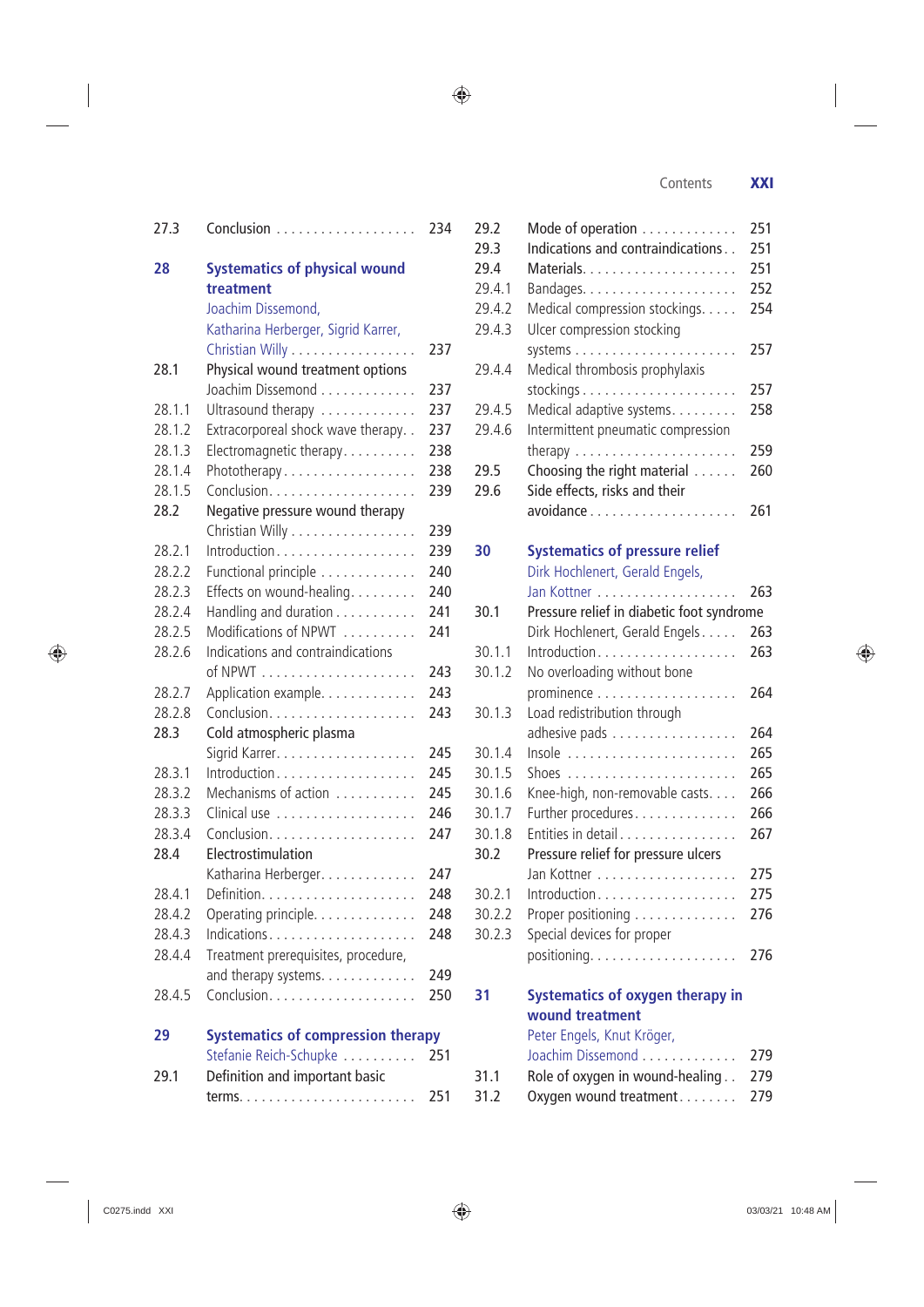#### **XXII** Contents

| 31.2.1  | Hyperbaric oxygen therapy                | 280 |
|---------|------------------------------------------|-----|
| 31.2.2  | Local topical oxygen therapies           | 281 |
| 31.3    |                                          | 286 |
|         |                                          |     |
| 32      | <b>Systematics of physiotherapy</b>      |     |
|         | André Glod                               | 287 |
| 32.1    | Introduction                             | 287 |
| 32.2    | Complete decongestive therapy            |     |
|         |                                          | 287 |
| 32.3    | Manual lymph drainage (MLD)              | 288 |
| 32.3.1  | The MLD technique                        | 288 |
| 32.3.2  | Effect of MLD.                           | 289 |
| 32.3.3  | Indications for MLD                      | 289 |
| 32.3.4  | Contraindications for MLD                | 289 |
| 32.3.5  | MLD - treatment of lymphatic             |     |
|         |                                          | 289 |
| 32.3.6  | Oedema and wounds - influence of         |     |
|         | MLD on wound-healing                     | 290 |
| 32.3.7  | Wound margin drainage.                   | 291 |
| 32.3.8  | No MLD without compression               | 291 |
| 32.3.9  | MLD as part of inpatient treatment. .    | 291 |
| 32.3.10 | MLD as part of outpatient                |     |
|         |                                          | 292 |
| 32.4    | Decongestive respiratory and exercise    |     |
|         | therapy                                  | 292 |
| 32.4.1  | Respiratory therapy                      | 292 |
| 32.4.2  | Decongestive exercise therapy in         |     |
|         |                                          | 292 |
| 32.4.3  | lymphoedema                              |     |
|         | Exercise therapy for CVI and venous leg  | 292 |
|         |                                          |     |
| 32.4.4  | Structured gait training as conservative |     |
|         | therapy for PAD                          | 293 |
| 32.5    | Intermittent pneumatic                   |     |
|         | compression (IPC)                        | 293 |
| 32.5.1  | Effects of IPC                           | 293 |
| 32.5.2  | IPC equipment                            | 294 |
| 32.5.3  | Indications and contraindications        |     |
|         |                                          | 294 |
| 32.5.4  | IPC and wound-healing                    | 295 |
| 32.5.5  | IPC in practice                          | 295 |
|         |                                          |     |
| 33      | <b>Skin substitutes</b>                  |     |
|         | Theresa Hauck, Raymund E. Horch          | 297 |
| 33.1    | Introduction                             | 297 |

| 33.2  | Classification of available skin       |     |
|-------|----------------------------------------|-----|
|       |                                        | 297 |
| 33.3  | Special features of the burn           |     |
|       |                                        | 297 |
| 33.4  | Development of keratinocyte            |     |
|       |                                        | 298 |
| 33.5  | Cultured epidermal autografts          |     |
|       |                                        | 298 |
| 33.6  | Cell suspensions                       | 299 |
| 33.7  | Cultured cells and biological or mixed |     |
|       | synthetic-biological carriers          | 299 |
| 33.8  |                                        | 301 |
| 34    | <b>Systematics of drug therapy</b>     |     |
|       | Knut Kröger, Joachim Dissemond         | 303 |
| 34.1  | Introduction                           | 303 |
| 34.2  | Calcium channel blockers               | 303 |
| 34.3  | Beta receptor blockers                 | 304 |
| 34.4  | Angiotensin-converting enzyme          |     |
|       | (ACE) inhibitors.                      | 304 |
| 34.5  | Antiaggregants, e.g. acetylsalicylic   |     |
|       | acid, clopidogrel                      | 305 |
| 34.6  | Non-steroidal anti-inflammatory        |     |
|       | drugs, e.g. diclofenac, ibuprofen      | 305 |
| 34.7  | Anticoagulants, e.g. heparins,         |     |
|       | vitamin K antagonists                  | 305 |
| 34.8  |                                        | 306 |
| 34.9  |                                        | 307 |
| 34.10 |                                        | 308 |
| 35    | <b>Special aspects of palliative</b>   |     |
|       | medicine                               |     |
|       | Christian Münter                       | 309 |
| 35.1  | Introduction                           | 309 |
| 35.2  | Situation of the health care           |     |
|       | professionals                          | 309 |
| 35.3  | Non-malignant wounds in palliative     |     |
|       | medicine                               | 310 |
| 35.4  |                                        | 311 |
| 35.5  |                                        | 312 |
| 35.6  | Exudate management.                    | 312 |
| 35.7  | Infection management                   | 313 |
| 35.8  |                                        | 313 |
| 35.9  | Skincare                               | 313 |
|       |                                        |     |

 $\bigoplus$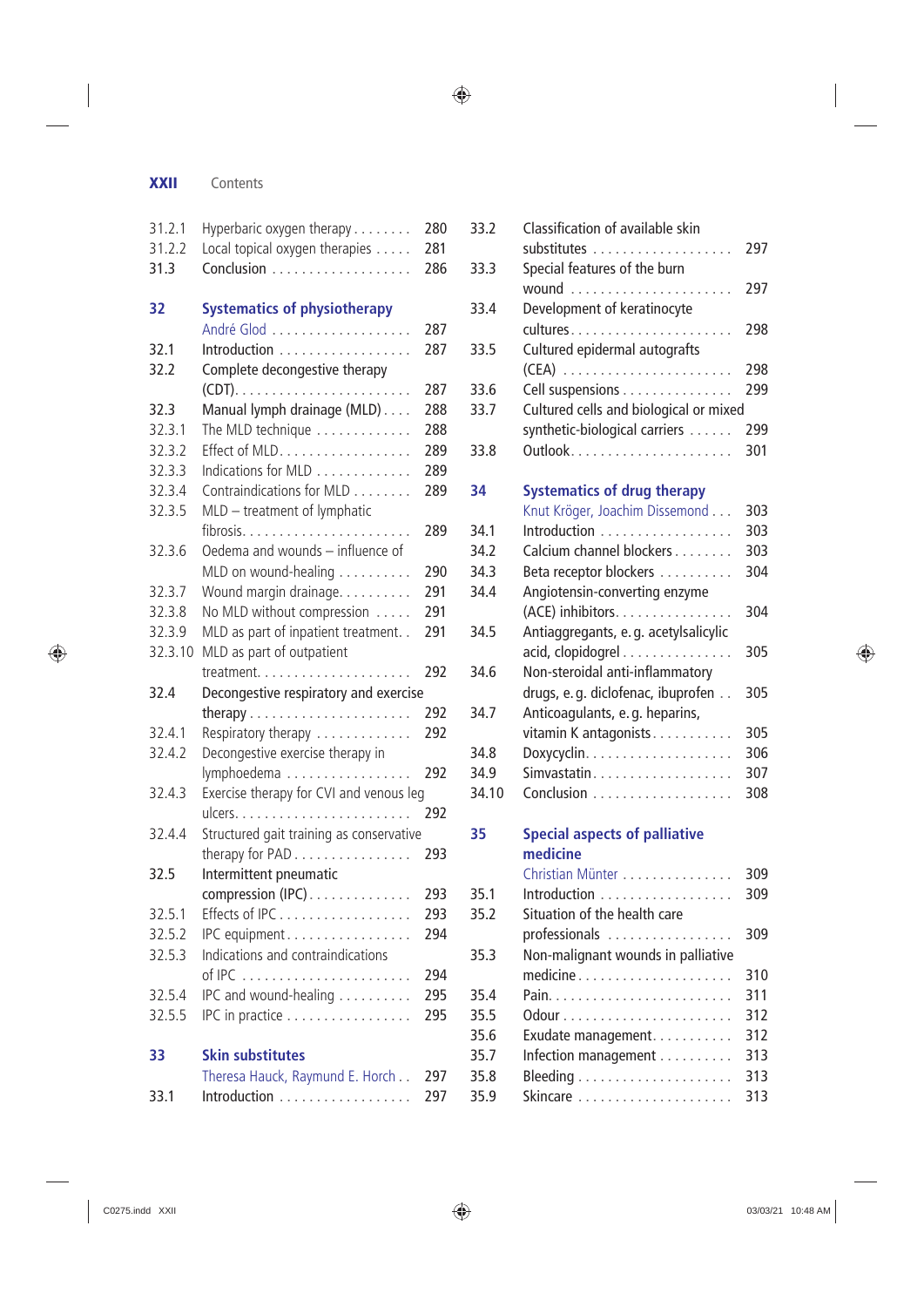#### Contents **XXIII**

| 35.10        |                                                          | 314 |
|--------------|----------------------------------------------------------|-----|
| 36           | <b>Wound therapy for split skin</b><br>grafts            |     |
|              | Philipp Jansen,<br>Joachim Dissemond                     | 315 |
|              |                                                          | 315 |
| 36.1<br>36.2 | Introduction<br>Properties of split skin                 | 315 |
| 36.3         | Practical implementation                                 | 315 |
| 36.4         |                                                          |     |
|              | Postoperative wound care of the split<br>skin donor site | 316 |
| 36.5         |                                                          | 316 |
|              |                                                          |     |
| v            | <b>Prophylactic measures </b>                            | 319 |
| 37           | <b>Periwound skin</b>                                    |     |
|              | Joachim Dissemond                                        | 321 |
| 37.1         | Introduction                                             | 321 |
| 37.2         |                                                          | 321 |
| 37.3         |                                                          | 321 |
| 38           | <b>Skincare</b>                                          |     |
|              | Johannes Wohlrab                                         | 325 |
| 38.1         | Introduction                                             | 325 |
| 38.2         | Basics of the epidermal barrier                          | 325 |
| 38.3         |                                                          | 325 |
| 38.4         | Protection measures                                      | 326 |
| 38.5         | Measures for regeneration                                | 326 |
| 39           | <b>Allergy</b>                                           |     |
|              | Cornelia Erfurt-Berge                                    | 327 |
| 39.1         | Introduction                                             | 327 |
| 39.2         | Contact sensitisation in patients with                   |     |
|              | chronic wounds.                                          | 327 |
| 39.3         | Procedure in case of suspected contact                   |     |
|              |                                                          | 328 |
| 39.4         | Contact allergies to modern wound                        |     |
|              |                                                          | 328 |
| 39.5         |                                                          | 328 |
| 40           | <b>Podiatry in patients with foot</b>                    |     |
|              | diseases                                                 |     |
|              |                                                          | 331 |
| 40.1         |                                                          | 331 |
|              |                                                          |     |

| 40.2 | Taking care of one's own feet.                     | 331 |  |  |  |  |
|------|----------------------------------------------------|-----|--|--|--|--|
| 40.3 | Treatment of nail changes<br>332                   |     |  |  |  |  |
| 40.4 | Prevention of pressure points<br>333               |     |  |  |  |  |
| 40.5 | Treatment of cornifications<br>334                 |     |  |  |  |  |
| 40.6 | Nail correction clips<br>334                       |     |  |  |  |  |
| 40.7 |                                                    | 336 |  |  |  |  |
| 41   | <b>Pain therapy</b>                                |     |  |  |  |  |
|      | Jan-Jakob Meyer, Knut Kröger,                      |     |  |  |  |  |
|      | Joachim Dissemond                                  | 339 |  |  |  |  |
| 41.1 | Introduction                                       | 339 |  |  |  |  |
| 41.2 | Causes of pain                                     | 339 |  |  |  |  |
| 41.3 | Detection of pain                                  | 340 |  |  |  |  |
| 41.4 | Acute pain - chronic pain                          | 340 |  |  |  |  |
| 41.5 | Pain therapy                                       | 341 |  |  |  |  |
| 41.6 | Special features of patients with                  |     |  |  |  |  |
|      | chronic wounds.                                    | 343 |  |  |  |  |
| 41.7 | Conclusion                                         | 346 |  |  |  |  |
| 42   | <b>Placebo</b>                                     |     |  |  |  |  |
|      | Finja Reinboldt-Jockenhöfer, Anna Lena             |     |  |  |  |  |
|      | Kahl, Manfred Schedlowski                          | 347 |  |  |  |  |
| 42.1 | Introduction                                       | 347 |  |  |  |  |
| 42.2 | Placebo effect                                     | 347 |  |  |  |  |
| 42.3 | Placebo in wound-healing<br>348                    |     |  |  |  |  |
| 42.4 |                                                    | 349 |  |  |  |  |
| VI   | Living with a wound                                | 351 |  |  |  |  |
| 43   | <b>Body perception</b>                             |     |  |  |  |  |
|      | Alexander Risse                                    | 353 |  |  |  |  |
| 43.1 | Introduction                                       | 353 |  |  |  |  |
| 43.2 | The perceived body.                                | 353 |  |  |  |  |
| 43.3 | Chronic wounds and their                           |     |  |  |  |  |
|      | health care professionals                          | 353 |  |  |  |  |
| 43.4 | Classical psychological                            |     |  |  |  |  |
|      | interpretations of body perception                 |     |  |  |  |  |
|      | by the psyche $\ldots \ldots \ldots \ldots \ldots$ | 354 |  |  |  |  |
| 43.5 | Physical body and perceived                        |     |  |  |  |  |
|      |                                                    | 354 |  |  |  |  |
| 43.6 | Consequences for the doctor-patient                |     |  |  |  |  |
|      | relationship.                                      | 355 |  |  |  |  |
| 43.7 | HSAN and BID.                                      | 355 |  |  |  |  |
| 43.8 |                                                    | 356 |  |  |  |  |

 $\bigoplus$ 

 $\bigoplus$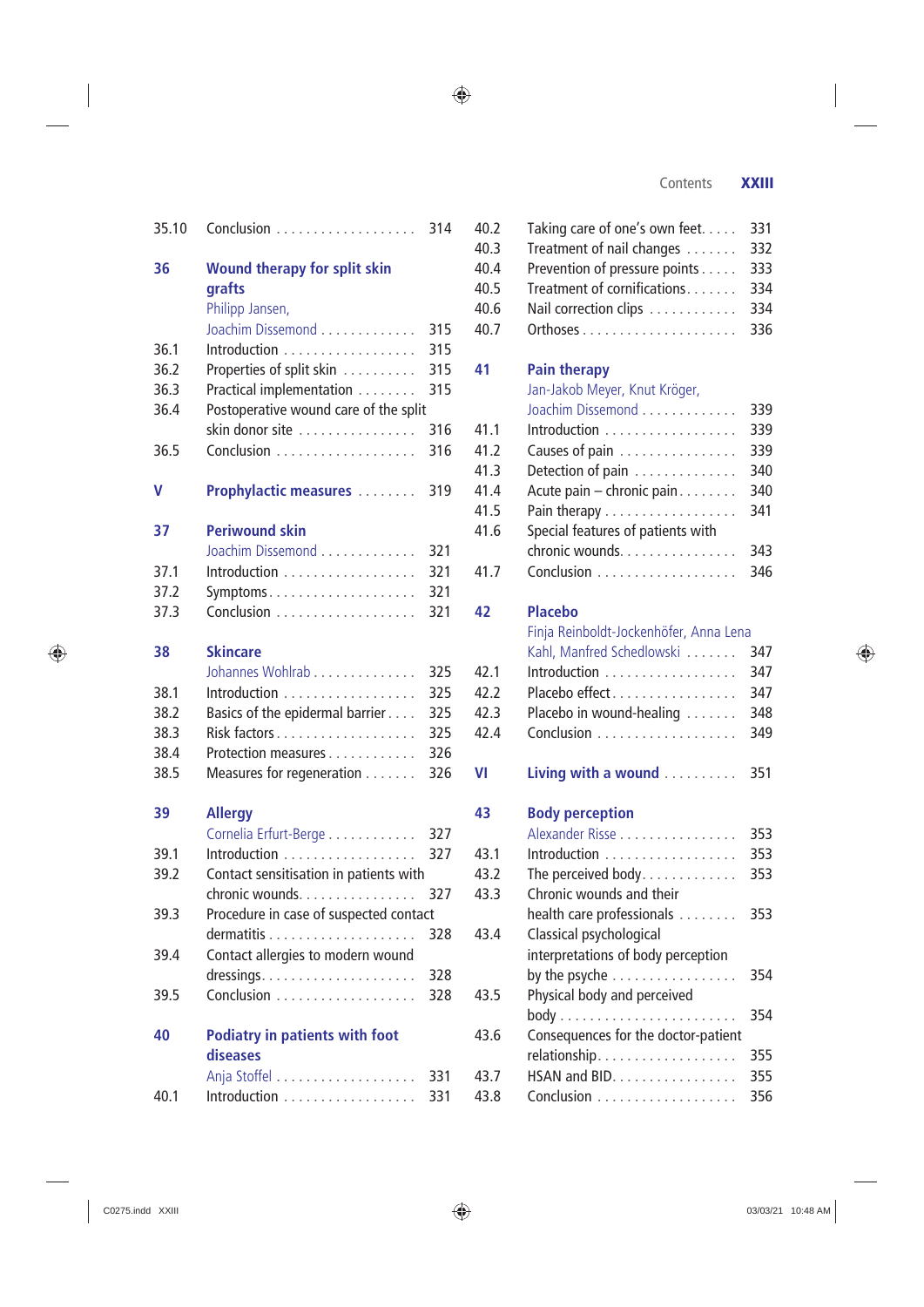**XXIV** Contents

| 44     | <b>Health-related quality of life</b><br>Christine Blome, Matthias |     |  |  |
|--------|--------------------------------------------------------------------|-----|--|--|
|        |                                                                    | 357 |  |  |
| 44.1   | What is health-related quality                                     | 357 |  |  |
| 44.2   | Why is it important in wound                                       |     |  |  |
|        | care to measure quality of life?                                   | 357 |  |  |
| 44.3   | How can quality of life in wound<br>care be measured?              | 358 |  |  |
| 44.3.1 | Measuring tools for chronic wounds in                              |     |  |  |
|        |                                                                    | 358 |  |  |
| 44.3.2 | Measuring tools for certain types of                               |     |  |  |
|        | chronic wounds                                                     | 359 |  |  |
| 45     | <b>Secondary illness gain</b>                                      |     |  |  |
|        | Alexander Risse                                                    | 363 |  |  |
| 45.1   | Introduction                                                       | 363 |  |  |
| 45.2   | Definitions                                                        | 363 |  |  |
| 45.2.1 | Self-harming illnesses, self-harm,                                 |     |  |  |
|        |                                                                    | 364 |  |  |
| 45.2.2 | Factitious disorder                                                | 364 |  |  |
| 45.2.3 | Munchhausen and other                                              |     |  |  |
|        |                                                                    | 364 |  |  |
| 45.2.4 | Transitions: conscious,                                            |     |  |  |
|        | unconscious                                                        | 365 |  |  |
| 45.3   | Epidemiology of artefact                                           |     |  |  |
|        |                                                                    | 365 |  |  |
| 45.4   | Cutaneous artefacts                                                | 365 |  |  |
| 45.5   | Secondary illness gain: a synopsis for                             |     |  |  |
|        | wound care therapists                                              | 365 |  |  |
| VII    |                                                                    | 367 |  |  |
| 46     | <b>Wound documentation</b>                                         |     |  |  |
|        | Kerstin Protz, Finja Jockenhöfer                                   | 369 |  |  |
| 46.1   | Wound anamnesis and                                                |     |  |  |
|        | assessment                                                         | 369 |  |  |
| 46.1.1 | Introduction                                                       | 369 |  |  |
| 46.1.2 | Preconditions                                                      | 370 |  |  |
| 46.1.3 | Medical and nursing wound                                          |     |  |  |
|        |                                                                    | 370 |  |  |

| 46.1.4 | Wound assessment: criteria of wound |     |
|--------|-------------------------------------|-----|
|        | documentation.                      | 371 |
| 46.2   | Wound photograph(y).                | 375 |
| 46.2.1 | Introduction                        | 375 |
| 46.2.2 | Preconditions and procedure         | 376 |
| 46.2.3 | Technical preconditions             | 378 |
| 46.3   | <b>Electronic Data Processing</b>   |     |
|        | (EDP)-supported wound               |     |
|        | documentation                       | 379 |
| 47     | <b>Requirements in wound</b>        |     |
|        | management                          |     |
|        | Veronika Gerber.                    | 381 |
| 47.1   | Requirements for a wound team       | 381 |
| 47.1.1 | Introduction                        | 381 |
| 47.1.2 | The case-related team               | 381 |
| 47.1.3 |                                     | 382 |
| 47.1.4 | Process organisation                | 383 |
| 47.1.5 | Communication structures            | 384 |
| 47.1.6 |                                     | 385 |
| 47.2   | Requirements for discharge          |     |
|        | management and structured out-      |     |
|        | patient wound care.                 | 385 |
| 47.2.1 | Discharge management                | 385 |
| 47.2.2 | Requirements in the outpatient      |     |
|        | wound care sector                   | 386 |
| 47.2.3 | Quality assurance.                  | 386 |
| 47.2.4 |                                     | 387 |
|        |                                     |     |
| 48     | <b>Health economics and</b>         |     |
|        | people-centred wound care           |     |
|        | Matthias Augustin, Rachel Sommer    | 389 |
| 48.1   | Costs and care situation of chronic |     |
|        |                                     | 389 |
| 48.2   |                                     | 390 |
| 48.3   |                                     | 390 |
| 48.3.1 | Systematic literature research      | 390 |
| 48.3.2 | Findings from the published         |     |
|        |                                     | 390 |
| 48.4   |                                     | 397 |
|        |                                     | 399 |

 $\bigoplus$ 

 $\bigoplus$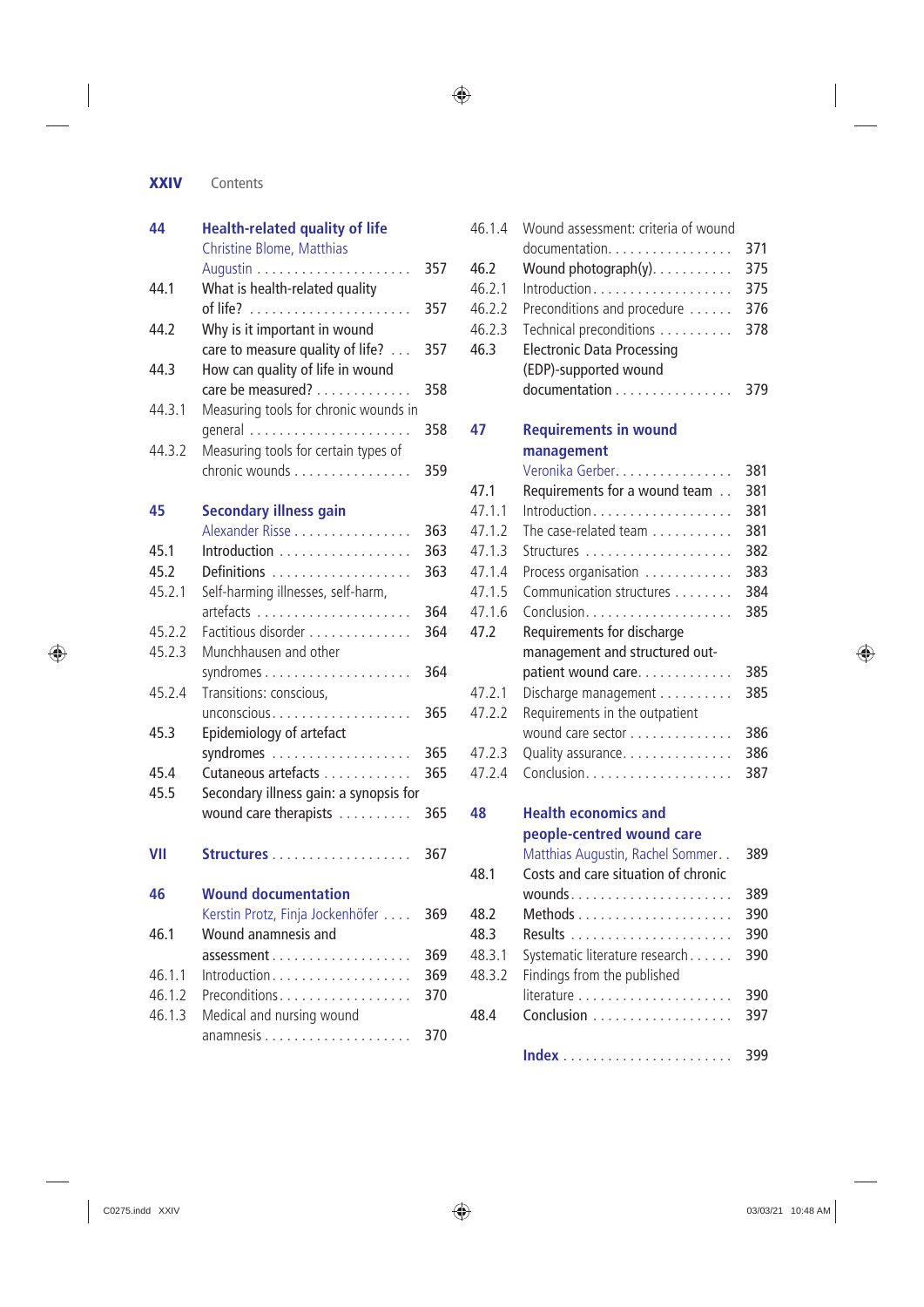## **CHAPTER**

**Systematics of pressure relief** Dirk Hochlenert, Gerald Engels, Jan Kottner

◈

### **30.1** Pressure relief in diabetic foot syndrome

Dirk Hochlenert, Gerald Engels

#### **Key notes**

- The causal treatment of pressure related damage to areas of the foot is to offload them. Treatment can also include infection control and further treatment of causes, such as revascularisation.
- Offloading can be achieved by reducing steps and by redistributing load. The limitation of the number of steps is easy to prescribe and popular, but it is not beneficial to patients in the long run and is unsuitable outside of inpatient facilities. Load redistribution is achieved by performing operations (internal offloading) or by devices (external offloading). Stan-

#### **30.1.1** Introduction

 Loss of protective sensation (LOPS) is the main characteristic of diabetic foot syndrome (DFS). LOPS is irreversible and so, the diabetic foot persists for the entire life. It will switch back and forth between active phases (ulcers and active Charcot's foot) and inactive phases (prophylaxis). The basic measure is therefore to restore protection by offloading ulcers and immobilising the Charcot feet. In the prophylactic phase, the aim is to reduce the likelihood of overloading and to thereby make a renewed active phase less likely.

 Overloaded areas of the foot are found on the sole, side areas of the foot, on toes, back of the heel and sometimes in other areas, such as amputation stumps. Areas which are not under pressure physiologically, but which become a contact or support area due to pathological changes in the biomechanics (plantarisation), occupy a unique position. These plantarisadardisation is possible depending on the anatomical localisation (entity concept). External offl oading is achieved by spacers, by tilting the foot (eversion/inversion) and by immobilising joints.

- Offloading is underestimated. Patients underestimate its importance and the practitioner underestimates it to the extent of omission. Any offloading devices which are seen as indispensable, must not be removable. Offloading must allow the patient's everyday mobility.
- Offloading should be absolutely dependable when treating ulcers whilst in prophylaxis, compromises are possible and often necessary.

tions often only occur when the foot is loaded and are therefore overlooked when at rest. A biomechanical examination is therefore necessary to achieve effective offloading. It helps to identify the causes of overloading and to determine which areas are suitable for increased loadbearing.

 The immobilisation of joints and offloading are two different treatment concepts. Immobilisations are achieved by using cross-joint aids which also contribute to offloading. They are decisive in the treatment of the Charcot foot and are also highly effective in offloading ulcers and ulcer-endangered areas. However, they are also associated with disadvantages. For example, the muscles which should have been used to move the immobilised joints atrophy, and the risk of falling will increase with bulkier, heavier devices. A combination of different load redistribution methods can avoid the need for immobilisation.

⊕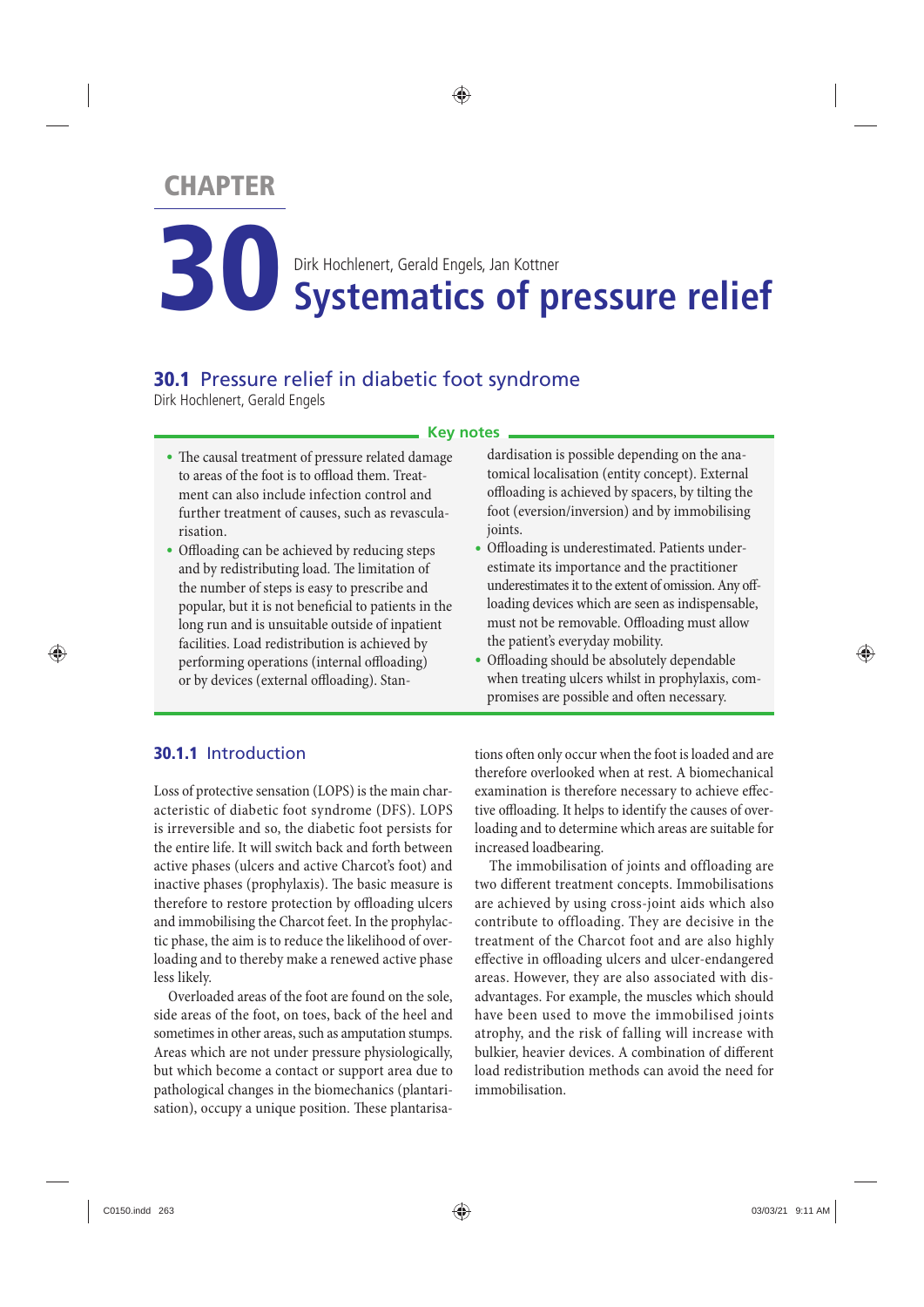◈

#### **264** 30 Systematics of pressure relief

#### **30.1.2** No overloading without bone prominence

Overloading occurs above a bone protrusion area. The superficial tissue layers, including the skin, are pulled, stretched, and thinned out over these bony lumps or spurs. External pressure from the environment also squeezes these layers. The number of bony protrusions is limited. It is also not by accident that certain bony protrusions are overloaded, as the biomechanical characteristics of the individuals walking cycle determine the location. It is possible to determine its biomechanical background by looking at the wound location and to normalise the offloading accordingly. The lesion site characterises a subgroup of the DFS, the biomechanical background by looking at the wound<br>location and to normalise the offloading accordingly.<br>The lesion site characterises a subgroup of the DFS, the<br>entity  $\triangleright$  Fig. 30.1). According to the entity concept, each entity has a typical biomechanical relationship between overloading and possible offloading techniques.

It is easy for a therapist to recommend offloading by advising patients not to walk or reduce walking. However, this advice has many flaws. It limits mobility, independence and working ability. Reduced mobility also causes other health issues.



Fig. 30.1 The different entities on the foot (overview image). [P587]

Offloading measures should redistribute load instead, be nonremovable and allow everyday mobility without putting the ulcer under stress. Surgical procedures help to relieve pressure internally and have a decisive advantage over conservative procedures, as they cannot be forgotten or not complied with for any other reasons.

Since the offloading measures might have an impact on the patient's everyday life, they must be discussed extensively with the patients. Patients are the experts in their everyday lives and know best what they can and cannot do. The focus of offloading measures should be as effortless as possible and not require the patient to pay too much attention. The focus should also not be dependent on their pain perception from overloading as their nervous system can no longer detect any pain due to the impairment; this is called LOPS. Other sensations can remain unimpaired and neurological tests can appear normal, or sensations such as tickling can even be perceived as exaggerated, which makes diagnosis difficult. It is primarily based on the ease with which the patient uses his injured foot, rather than on neurological tests.

 Communicating and selecting recommendations are also based on the patient's felt body (loss of senfroot, rather than on neurological tests.<br>Communicating and selecting recommendations<br>are also based on the patient's felt body (loss of sen-<br>sation,  $\triangleright$  Chap. 43.5). The patient becomes alienated from their foot, which is only perceived as part of the surrounding environment. The practitioner must be aware that removable devices will be disregarded, at least for parts of everyday life.

The goal is to combine the protection of the foot and everyday mobility. If this is successful, wound closure is secured and recurrence can be prevented.

#### **30.1.3** Load redistribution through adhesive pads

There are materials available which can relieve the bony protrusion under the wound by supporting the associated bone at a certain distance from the wound itself. They are made of a semi-solid material and are positioned at least about 3 mm from the margin of the wound. Soft pads applied directly on the wound on the other hand have disadvantages. They increase the contact surface of the caved-in bone protrusion by including the immediate surroundings in loadbearing tasks. This pressure at the wound margin would be ⊕

⊕

**30**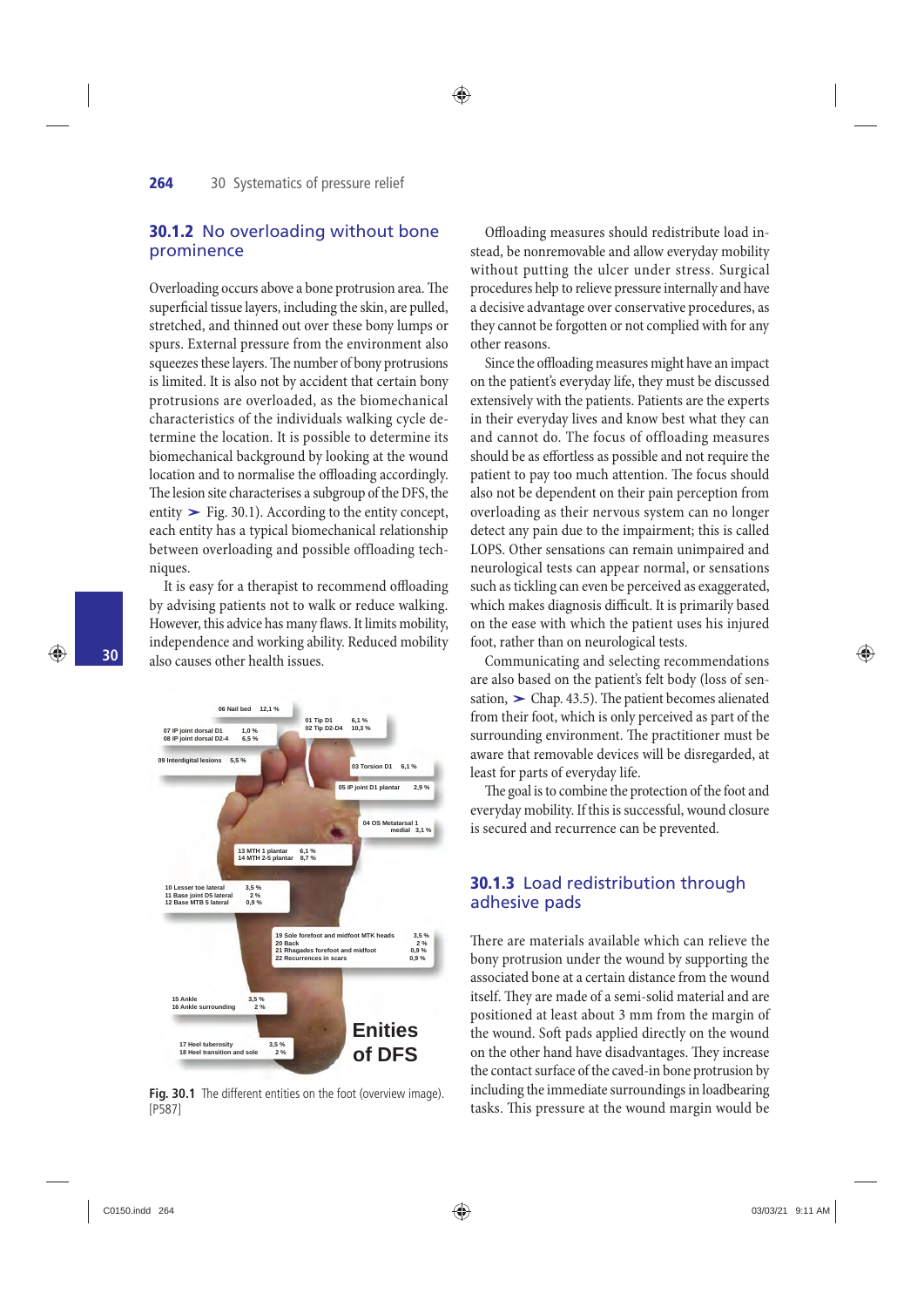◈

counterproductive. Similarly, circular relief rings are harmful at the plantar surface and cause window oedema. The bone protrusion also sinks through the wound into this recess, stretching the wound and traumatising the wound margin. In most cases, the ring is not completely able to prevent the sinking bone projection colliding with the contact surface.

 Spacer pads can not only support the foot in the area of the wound but can also tilt it so that the walking cycle uses the plantar surface distant from the wound. A raising of the outer margin thus relieves the outer margin because more of the load is placed on the inner margin during the walking cycle.

#### **30.1.4** Insole

 In the manufacture of an insole, the same principles apply as with adhesive pads. However, since the foot shifts on the insole, the support cannot be planned so precisely. The adhesive pads are constantly attached to the foot, while the patient can simply disregard the shoe with its insole. An advantage of the insole is that there is no need for a replacement after every dressing change. With an existing ulcer, the advantages of adhesive pads outweigh the advantages of the insole. On the other hand, if there is no existing wound, the insole is the preferred choice. Both can be combined.

#### **30.1.5** Shoes

⊕

 A shoe (**›** Fig. 30.2 ) not only protects against adverse environmental influences, but it can also change the pressure on the sole of the foot during the walking



**Fig. 30.2** Illustration of a shoe from the side with **a** toe box, **b** toe spring, **c** vamp, **d** quarter, **e** heel seat. The shoe has a ball roller and a sole stiffener (light yellow). The firm hold is generated between instep, sole and heel. The shoe has lacing or Velcro fasteners on the instep. [V864/L231]

process. Most of all shoes are used for walking, and the patient must be able to walk well in them. For this purpose, the properties of the sole are decisive. The sole is slightly curved, with the tip of the sole curving upwards towards the toe. The heel area should be higher than the ball of the foot.

 This curved sole is also called 'roller' or 'rocker bottom sole. The toes need to be extended less in the metatarsophalangeal joint, since the curvature of the sole already takes over part of this necessity imposed by the gait cycle. This reduces the pressure on the metatarsal heads. The foot can stand in a relaxed position on the curved sole by adjusting the thickness of the sole. The curvature is flatter on the surface in touch with the foot than on the outside. The extent of the curvature, its apex, position, and rotation are crucial for load redistribution and smooth walking. Since every person walks differently, the demands made are different. People with neuropathy can provide limited information which makes it challenging to design the shoe. Stiffening the sole can further increase the offloading effect of the rocker bottom sole. The toes can then no longer be dorsally extended in the metatarsophalangeal joints, and the function of this joint movement is taken over by the rolling sole. The shoe however becomes thicker, heavier, and clumsier which counteracts mobility. It should therefore be considered whether the affected person needs this stiffening.

 If customised shoes are not based on the patient's individual needs, but according to the motto 'the more, the better', there will be a risk of non-compliance on wearing the shoe. In these cases, a patient may wear any shoe considered to fit. Objections made by patients such as 'But I can walk better with this' should therefore be taken seriously as they will point out that changes to the shoe are necessary. These compromises may also bring about an increase in comfort while reducing relieving properties.

In prophylactic therapy, these shoes are classified as comfort shoes (not covered by insurances in many countries), protective shoes or custom-made shoes. When treating ulcers, therapy shoes are used. They also accommodate thick layers of bandage. Many therapeutic shoes, so-called forefoot-offloading shoes or hindfoot-offloading shoes , are **not** endorsed by many including the authors, because it is possible that they can generate new high-pressure areas or reinforce existing overloading.

**30**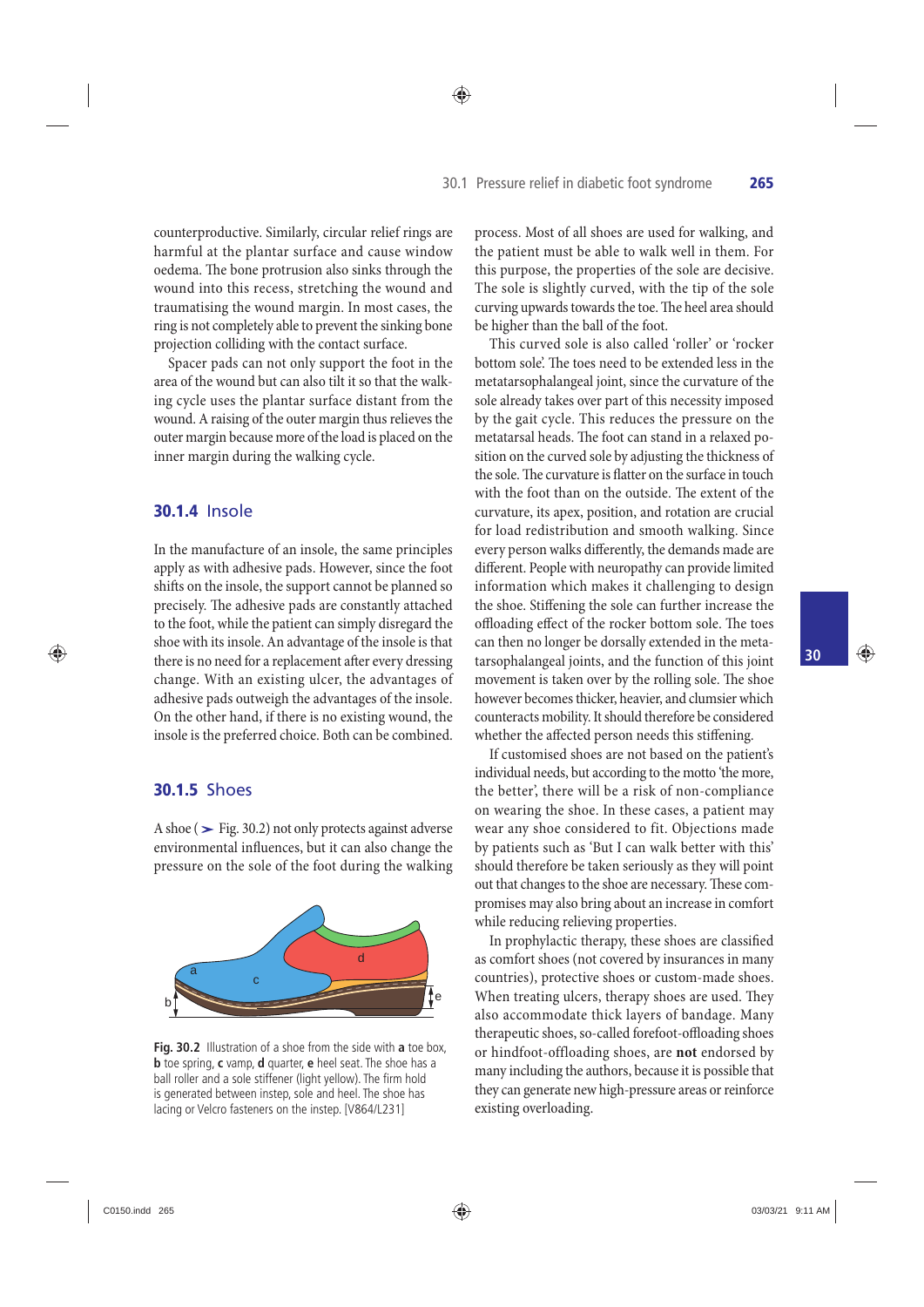#### **30.1.6** Knee-high, non-removable casts

These are given the highest recommendation in the international guidelines, according to current evidence as well as being the most traditionally used. With the introduction of wound treatment for diabetic feet as a continuation of the treatment of leprosy patients by Paul Brand at the end of the 1970s, the leg was plastered in Total Contact Cast (TCC) after wound care, and left until the next dressing change. Attempts at using 'windows' in the plaster were not successful.

 With the introduction of plastic materials and the possibility of sawing the plaster into two shells or even using it as a prefabricated, ready-made orthoses, this practice was abandoned by many. Treatment of the wounds became possible, and the procedures could be used also by non-specialised clinics. However, the results are worse. Hidden pedometers prove that even under study conditions, 870 out of an average of 1,220 steps per day were taken without these aids. Attempts are being made to address this with disciplinary measures such as cable ties, which met with understandable resistance and failed to gain general acceptance. The superior standard method which has been used for centuries, is now broadly ignored. On the contrary, there are discussions about whether this standard should be adapted to current practices and to amend the guidelines, despite poor compliance from the patient. The authors support a TCC with two shells, of which the ventral, front part is divided again, and the proximal part is attached again so that the TCC becomes 'non-removable'. A large window is created in the ventral part of the TCC, through which the foot can be pulled out of the TCC and treated. This is a becomes non-removable. A large window is created<br>in the ventral part of the TCC, through which the foo<br>can be pulled out of the TCC and treated. This is a<br>Ventral Windowed TCC or VW-TCC (> Fig. 30.3).

#### **30.1.7** Further procedures

 When discussing the individual lesion sites on the following pages, a concern is a particularly increased risk of peripheral arterial disease (PAD). In principle, a PAD can play a role in wounds in all locations. This circulatory disorder reduces the patient's defence against infection as well as the proliferation of new tissue layers for repair. It contributes to tissue destruction, which maybe later becomes an unavoidable indication for amputation. Therefore, the timely improvement of circulation is crucial. When a relevant PAD exists, and there is no progress in ulcer closure, improvement of blood circulation should be discussed. In the case of an indication of blood circulation-related disorder as the causal factor for a non-healing wound, actions



**Fig. 30.3** VW-TCC (Ventral Windowed Total Contact Cast): **a** closed state, **b** open state. One advantage is the possibility of responding to individual needs. In this case, an additional flap was attached to the calf. [P587]

♠

**30**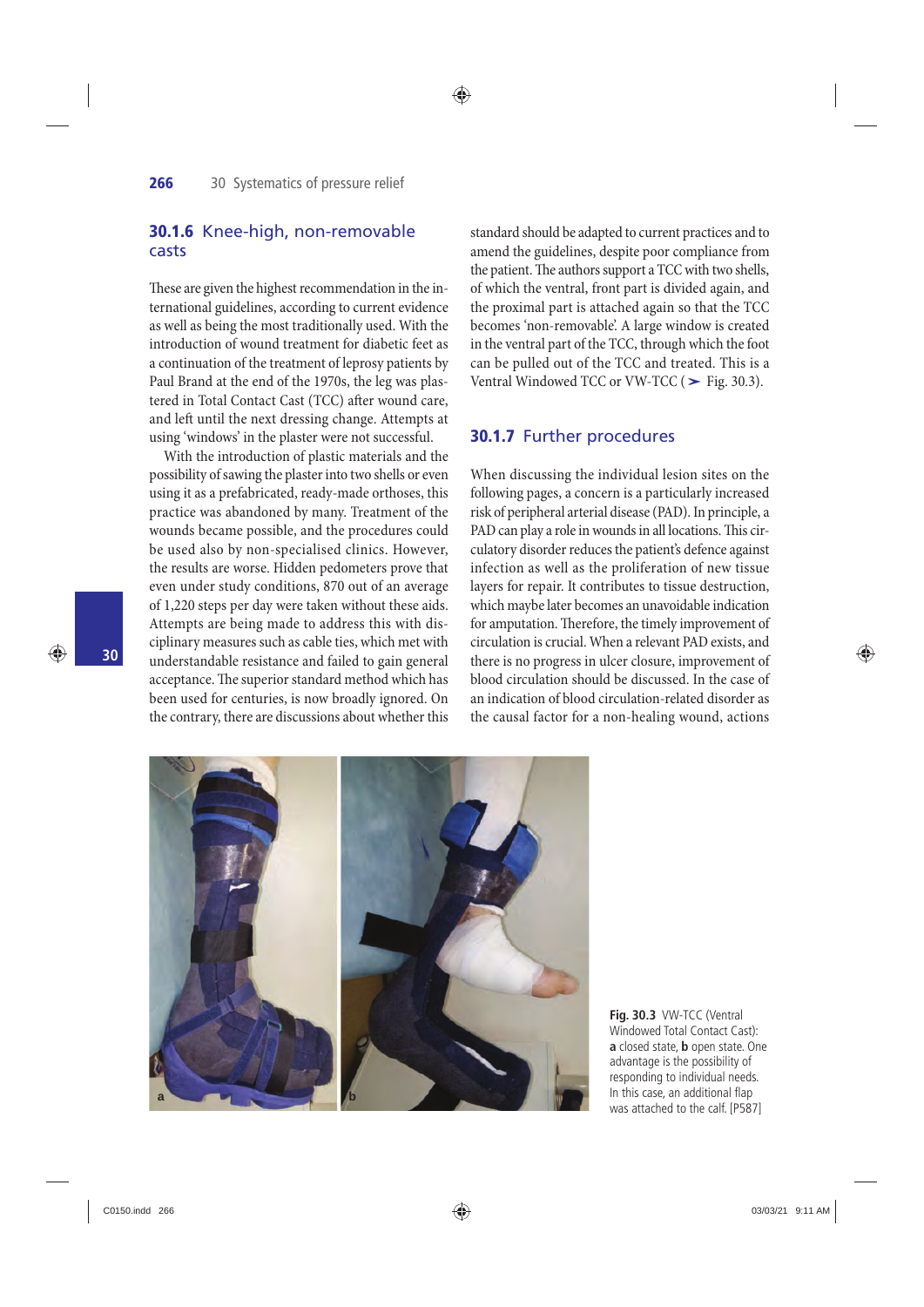must take place without delay. Typically, neuropathy does not cause pain and other typical symptoms such as intermittent claudication. The widely used painbased Fontaine-Classification must not be applied in DFS. Lack of pain should not be the reason for delayed follow-up or to delay revascularisation indications.

# **30.1.8** Entities in detail<br>
> Table 30.1

#### **Entity 1 – the tips of the hallux and Entity 2 – the**  2<sup>nd</sup> to 4<sup>th</sup> toe The leading cause is a plantarisation

|                | Table 30.1 The entities of the diabetic foot |                |                                                                                                                                                                                                                                                                                                                        |  |
|----------------|----------------------------------------------|----------------|------------------------------------------------------------------------------------------------------------------------------------------------------------------------------------------------------------------------------------------------------------------------------------------------------------------------|--|
| Nr. I          | <b>Entity</b>                                | $\frac{0}{0}$  | <b>Special features</b>                                                                                                                                                                                                                                                                                                |  |
| 1              | Tip D1                                       | 6.1            | Before attributing the cause to shoes, clawing has to be excluded (push-up test,<br>claw test and standing). Tenotomy of the FHL tendon is a low-complication per-<br>manent solution.<br>Additional nail bed involvement is an indicator of revascularisation needs<br>(18.1%) and high risk (4.9% major amputation). |  |
| 2              | Tip D2-D4                                    | 10.3           | Tenotomy of the FDL tendon is low-complication and permanently effective,<br>a spacer in the flexion fold is a short-term solution.                                                                                                                                                                                    |  |
| 3              | Torsional lesion D1 medial                   | 6.1            | Protracted, high risk of recurrence, provocation tests for functional plantarisation<br>and good chance with tenotomy of the FHL tendon.                                                                                                                                                                               |  |
| 4              | Medial 1 <sup>st</sup> MTH                   | 3.1            | Rare opening of the joint, even if it appears so.                                                                                                                                                                                                                                                                      |  |
| 5              | IP joint D1 plantar                          | 2.9            | High recurrence rate (50.5% in the subsequent year), hallux rigidus can be func-<br>tional: test!                                                                                                                                                                                                                      |  |
| 6              | Nail bed                                     | 12.1           | 90% of D1, prognosis good, nail extractions usually not useful.                                                                                                                                                                                                                                                        |  |
| $\overline{7}$ | IP joint D1 dorsal                           | $\overline{1}$ | Frequent bone involvement. This is not a necessarily an indication for ampu-<br>tation! Combined tendon surgery to reduce zigzag deformity is a permanently<br>effective alternative in many situations.                                                                                                               |  |
| 8              | IP joint D2-D4 dorsal                        | 6.5            | Short-term: spacer pads, long-term: toe straightening through soft tissue in-<br>tervention, effective and low risk of complication.                                                                                                                                                                                   |  |
| 9              | Interdigital                                 | 5.5            | Often bone involvement, fewer relapses.                                                                                                                                                                                                                                                                                |  |
| 10             | Small toe                                    | 3.5            | Often bone involvement, rotation treatable with tenotomy.                                                                                                                                                                                                                                                              |  |
| 11             | MP-joint D5 lateral                          | $\overline{2}$ | High bone involvement, high revascularisation frequency (17.7%) and major<br>amputation frequency (2.9%)                                                                                                                                                                                                               |  |
| 12             | Base MT bone 5 lateral                       | 0.9            | High frequency of revascularisation and major amputation.                                                                                                                                                                                                                                                              |  |
| 13             | MTH1 plantar                                 | 6.7            | Recurrences very frequent (over 50% in the subsequent year), many possibilities<br>for internal relief.                                                                                                                                                                                                                |  |
| 14             | MTH2-5 plantar                               | 8.7            | Internal offloading with high potential.                                                                                                                                                                                                                                                                               |  |
| 15             | Ankle tip                                    | 1.9            | Lesions with an exacerbation just above the bony prominence often caused by<br>PAD with a high risk of major amputation.                                                                                                                                                                                               |  |
| 16             | Ankle area                                   | 2.1            | Compression therapy concerning PAD and malleoli (perimalleolar pads), lengthy.                                                                                                                                                                                                                                         |  |
| 17             | Calcaneal tuberosity                         | 3.2            | Prophylaxis is essential, also perioperative, high frequency of major amputations<br>(4.3%) and long courses of treatment.                                                                                                                                                                                             |  |
| 18             | Heel: Sole and edge<br>(rhagades)            | 5.6            | PAD important, even a narrow necrosis margin is an alarm signal, major ampu-<br>tations.                                                                                                                                                                                                                               |  |
| 19             | Sole in unstressed areas                     | 1.7            | Prognosis generally good.                                                                                                                                                                                                                                                                                              |  |
| 20             | Back of the foot                             | 2.2            | Average forecast.                                                                                                                                                                                                                                                                                                      |  |
| 21             | Rhagades on fore-/midfoot 1.3                |                | Prognosis generally good.                                                                                                                                                                                                                                                                                              |  |
| 22             | <b>Scars</b>                                 | 5.7            | Re-ulcerations in the scar area expand rapidly into the depths and often have<br>serious consequences.                                                                                                                                                                                                                 |  |

#### ◈

**30**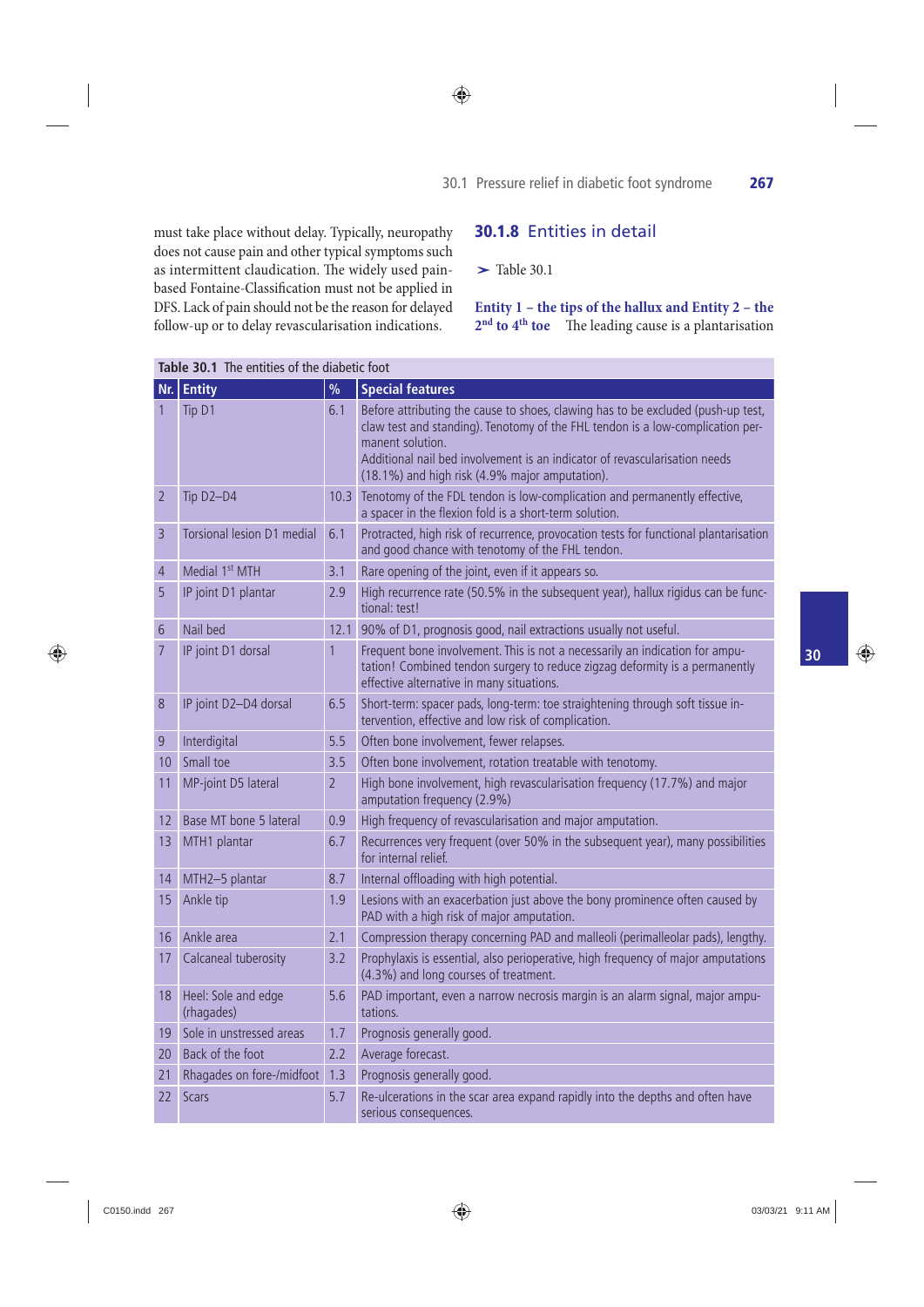of the tip of the toe by a muscle imbalance that turns the toe into a claw. The force of the long flexor tendons predominates. They have their muscle in the calf and pull the toes towards the plantar side. The straight alignment of the proximal phalanx by muscles in the foot (Mm. interossei) is weakened by distal motor neuropathy to such an extent that each pull on the distal phalanx automatically leads to a zig-zag-deformity. It can also cause lesions on the back of the interphalangeal joints and under the metatarsal heads. Since the clawing movement may become apparent only under stress, it needs to be provoked. Without such a provocation, the cause may be seen erroneously in a shoe, since suspected shoes are common and can obscure the actual cause, the clawing of the toes, when viewed cursorily. These provocation tests are:

- Push-up test: in a patient lying down with a relaxed foot posture, by exerting pressure at the level of the metatarsal heads, the foot is brought into a 90° position in the ankle joint.
- Claw test: the patient is asked to turn their toes into a claw while lying down.
- Stand: observation of the patient getting up.

 A second, rarer cause is the tip of the toe pressing against the inner lining of the toecap within the shoe.

Conservative measures can be: a pad in the flexion A second, rarer cause is the tip of the toe pressing<br>against the inner lining of the toecap within the shoe.<br>Conservative measures can be: a pad in the flexion<br>fold of the affected toe relieves the tip ( $>$  Fig. 30.4c). The materials used to make this pad vary and range from simple felt to orthosis individually made by podiatrists. In shoe manufacturing, the padding under the toes can be softened. But in the end, shoe design is relatively powerless in the long run against the strong muscular force that continues to turn the toe into a claw.

The surgical procedures include:

◈

- 1. Cutting the long flexor tendon
- 2. Loosening the joint capsules of the proximal interphalangeal joint (PIP) and the metatarsophalangeal joint (MTP)

 3. Lengthening or cutting the long extensor tendon On this occasion, avital bones will also be removed. These procedures show excellent results with rare complications and are also possible with restricted blood circulation and anticoagulation or with platelet aggregation inhibition.

**Entity 3: torsion of the hallux** The medial side of the hallux can rotate in plantar direction (downwards), involving the joints of the metatarsal bone. As another factor allowing rotation, the foot can deviate into a pronated and outwardly turned (abducted) position. In the last phase of the gate cycle, the medial side of the distal phalanx takes much of the load and is not provided with sufficient protection for this effort. There, two bone protrusions dominate: the IP joint and the medial edge of the distal phalanx.

Conservatively, a condylar pad is used for offloading (**›** Fig. 30.5 b). It relieves the medial condyle and puts



**Fig. 30.4** Toe tip lesion: **a** ulcer on the tip of the 4<sup>th</sup> toe before debridement; **b** treated ulcer supplied, closed with a primary suture; **c** hollow moulded pad; **d** toe from **a** and **b** after wound closure, offloading here through tenotomy of the long flexor tendon. [P587]

**30**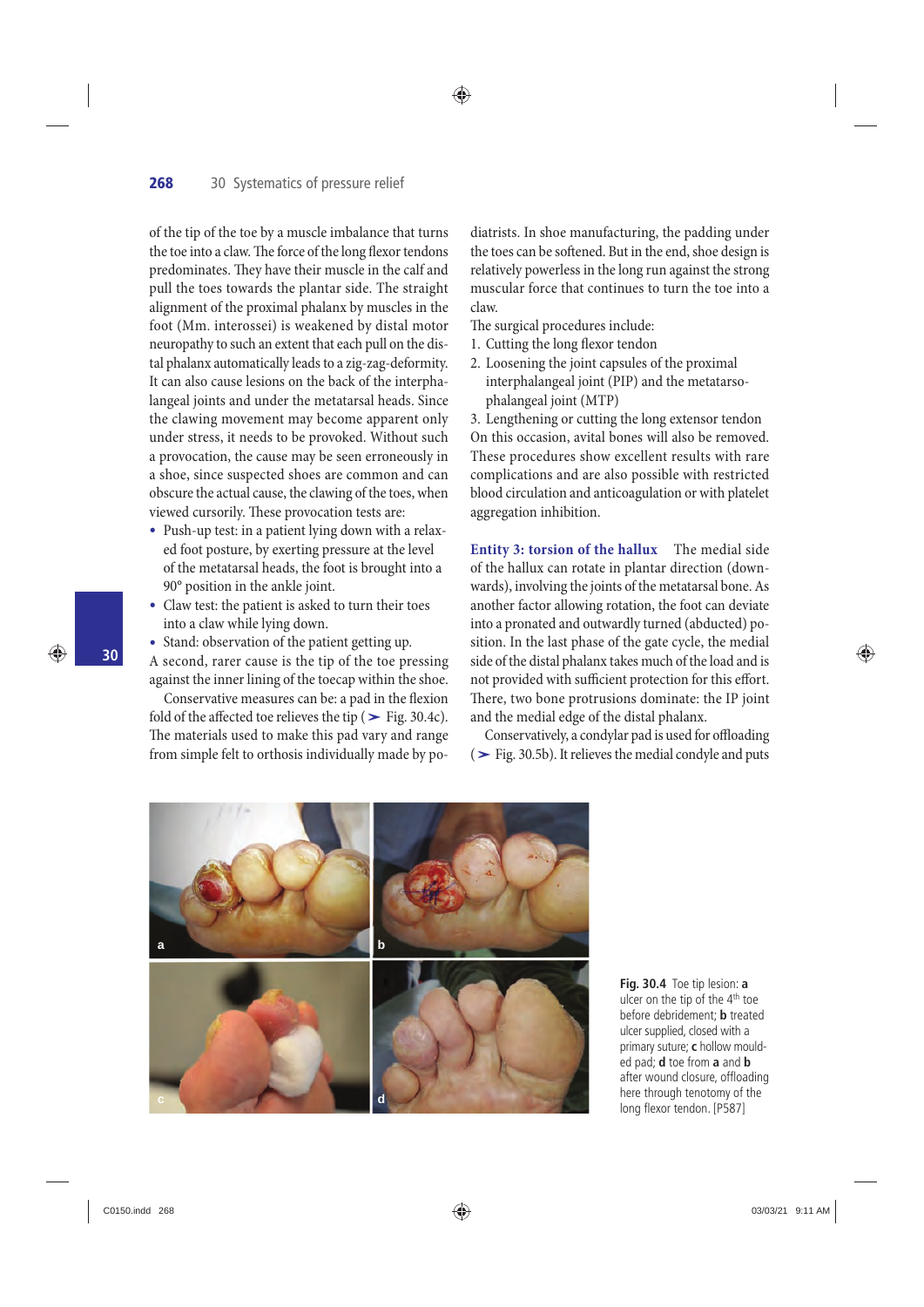

◈

Fig. 30.5 Ulcer of the 1st toe due to torsion and overstretching in hallux rigidus: **a** visual appearance, **b** with condylar pad, **c** medial condylectomy in minimally invasive technique. [P587]

⊕

the stress on the tip and metatarsal head (MTH) 1 and 2. This is more difficult to reproduce in an insole than with adhesive felt in the acute phase, but still possible. The shoe can also help to offload a little with a sole stiffener and a rocker-bottom sole.

 With a tenotomy, the surgeon can sever the tendons causing the rotation.

 **Entity 4: hallux valgus** Hallux valgus is described as the combination of a medially deviating metatarsal head with a laterally pointing 1<sup>st</sup> toe. In this deformity, there is an exposure of the head of the  $1<sup>st</sup>$  metatarsal bone to medial pressure. An injury here does not lead to bone contact as frequently as might be assumed since fibrous structures such as the tendon of the abductor hallucis muscle between the skin and the MTH provide a certain degree of protection.

Offloading is the domain of conservative treatment with sufficiently broad footwear and padding in front of and behind the metatarsal head. A reduction of the wound surface can be achieved by minimally invasive surgery with a transcutaneous 'lateral release'. This is not one of the established procedures of hallux valgus surgery. These procedures should be considered after wound closure because of the need to introduce foreign material such as screws.

**Entity 5: IP joint of the hallux** The plantar side of the hallux's IP joint, centrally or slightly medially, comes under pressure due to a hallux limitus or rigidus **Entity 5: IP joint of the hallux** I he plantar side<br>of the hallux's IP joint, centrally or slightly medially,<br>comes under pressure due to a hallux limitus or rigidus<br> $($  > Fig. 30.5). In these two deformities, the 1<sup>st</sup> metatarsophalangeal (MTP) joint is partially (limitus) or completely (rigidus) stiffened. However, the dorsal extension of the 1<sup>st</sup> toe is necessary during the gate cycle.

If this dorsal extension in the MTP joint is no longer possible, there will be overstretching of the IP joint instead. This joint is physiologically not intended for a dorsal extension, and the skin on the plantar side of the joint is not prepared to be subjected to pressure. In case of stress from overstretching, the plantarised skin may express an ulcer under the medial condyle of the joint.

Conservatively, offloading with condylar padding is possible. In the shoe, the stiffening of the sole prevents further overstretching when attempting dorsal extension in the IP joint. Slipping in the heel area should be prevented to avoid increased pressure under the hallux.

The surgical procedures range from resection of the medial condyle, which is the least invasive procedure ( $\blacktriangleright$  Fig. 30.5c), to the Valenti procedure with a dorsal V-shaped partial resection of the metatarsophalangeal joint of the hallux.

 **Entity 6: nail bed injuries** Nail bed injuries are frequent. Causes vary from structural changes of the nail in nail pathologies such as onychomycoses or psoriasis to traumatic injuries and ingrown toenails. An appearance like an ingrown toenail needs a meticulous analysis of the underlying cause of inflammation. Repeated lingering traumas in the nail fold (sulcus) lead to a state of irritation as well as infections and errors in care resulting in an ingrown nail. The causes are trauma from extrinsic factors (footwear or neighbouring toe) or pressure of the soft tissue against the nail as a consequence of malpositioning of the toes.

 Conservative treatment consists in podological care and therapy of nail problems. Nail mycosis can be eradicated with medication but tends to recur. Nails **30**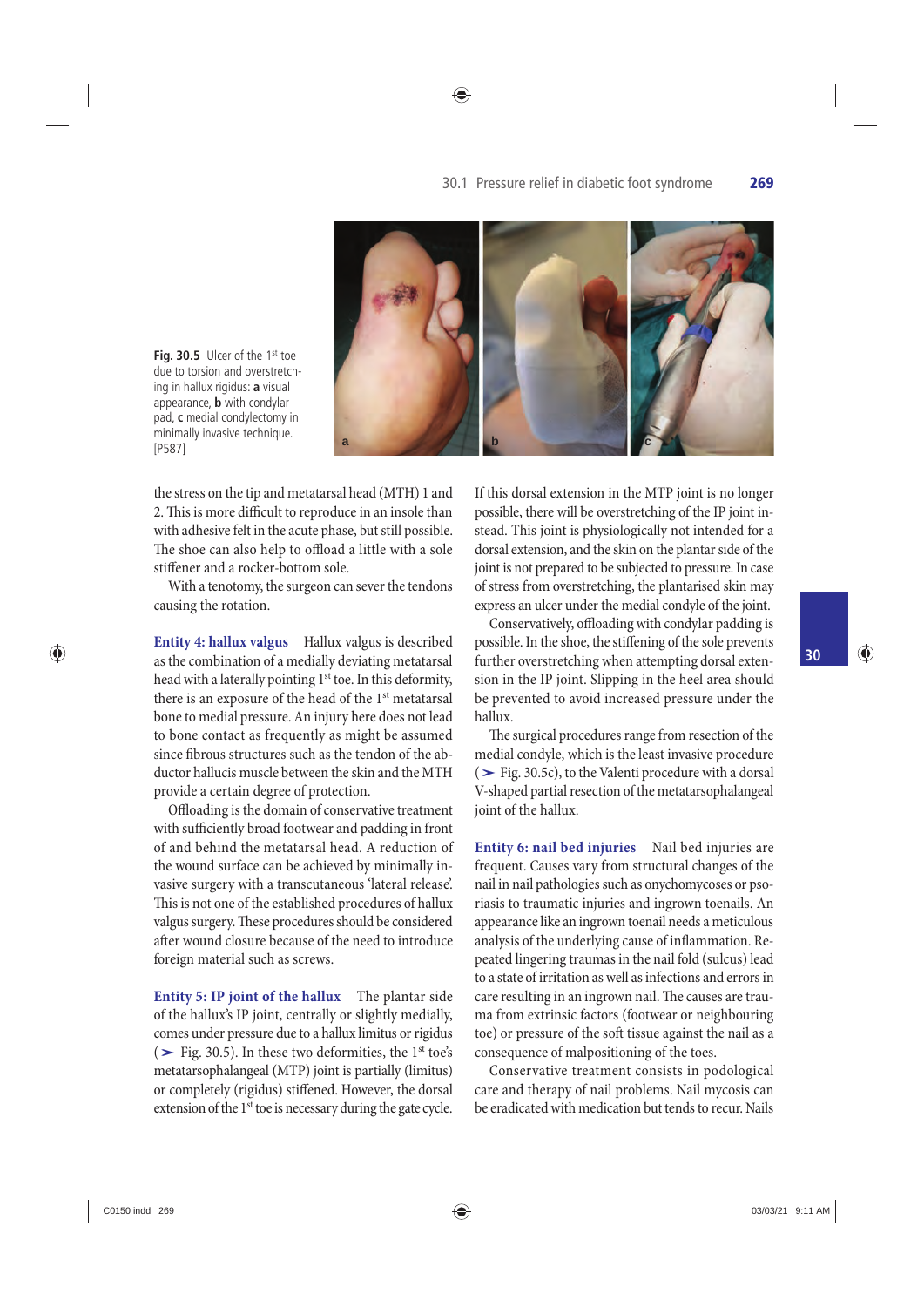which were previously damaged by pressure are predisposed to fungal infection. Selecting broader shoes, especially at the toe box, avoids pressure on the nail. The toe box should not contain any stiffening materials.

 Ingrown toenails are also treated surgically, e. g. by phenolisation (partial nail avulsion), or other destruction of the nail matrix of the nail part close to the sulcus. The cause of the situation is particularly well treatable when repeated pressure from the side or plantar causes irritation of the sulcus, which can easily be misinterpreted as an 'ingrown nail'. The pressure can be removed permanently by a tenotomy.

Entity 7 and 8: dorsum of the 1<sup>st</sup> toe (7) and the **lesser toes (8) at the IP joints** These are affected by the typical zigzag malposition . At the hallux (entity 7) and the proximal interphalangeal joints (PIP joints) of the toes 2–4 (entity 8), bony tips are formed by overbending and pressing against the inner lining of the toes box.

Pyramid-shaped spacers, which are attached to the back of the foot above the MP joint, i. e. as distally as possible, have proven successful in ulcers Pyramid-shaped spacers, which are attached to<br>the back of the foot above the MP joint, i.e. as dis-<br>tally as possible, have proven successful in ulcers<br>(> Fig. 30.6). After the wound has closed, a spacious toe box without stiffening material is recommended.

 Severing or lengthening both the tendons of the plantar flexors and those of the dorsal extensors can permanently reduce the zigzag deformity. The capsules of the MTP joint and PIP joint have often shrunk if the deformity has existed for many years; it makes sense to perform a capsule release. In the context of the wound situation, the joint can be removed if it has been opened widely. Since the wound surface will be reduced with the removal of the overbending in the context of tendon-surgical procedures, the wound can often be closed (sutured) in one or two steps.

◈

 **Entity 9: interdigital lesions** Interdigital lesions occur when toes are pressed against each other. The IP joints are enlargements of the toe's diameter that can cause pressure on the skin above the joint itself and on the opposite side. The shoe must be broad enough so that the front portion does not exert pressure on the sides of the toes. The width is expressed in letters and describes the height and broadness of the ball of the foot. Broadness alone describes only one dimension and is less suitable. A certain degree of tightness is necessary for the shoe to give the foot a firm hold. However, the shoe must not be so tight that the toes are crushed against each other. It is difficult to find the correct measure if the patient can no longer provide meaningful information, due to reduced sensitivity. Therefore, it makes sense to fix the foot within the shoe between the instep, sole and heel cap, and to be broad in the area at the front.

 Spacers between the toes are problematic because they further restrict the available space. In any case, the authors use a distally doubled-up wound dressing made of flexible foam. Additionally, a small plantar support in the zone between the metatarsal heads can be helpful, reducing the load, slightly distancing the toes from each other.

 Surgically, a lateral release in the hallux valgus or removal of the IP joint can be helpful. Resection of the



**Fig. 30.6** Ulcer on the back of the PIP joint: **a** visual appearance, **b** spacer pads, **c** after sparing joint resection, **d** after combination intervention with tenotomies of the tendons and capsulesplitting. [P587]

♠

**30**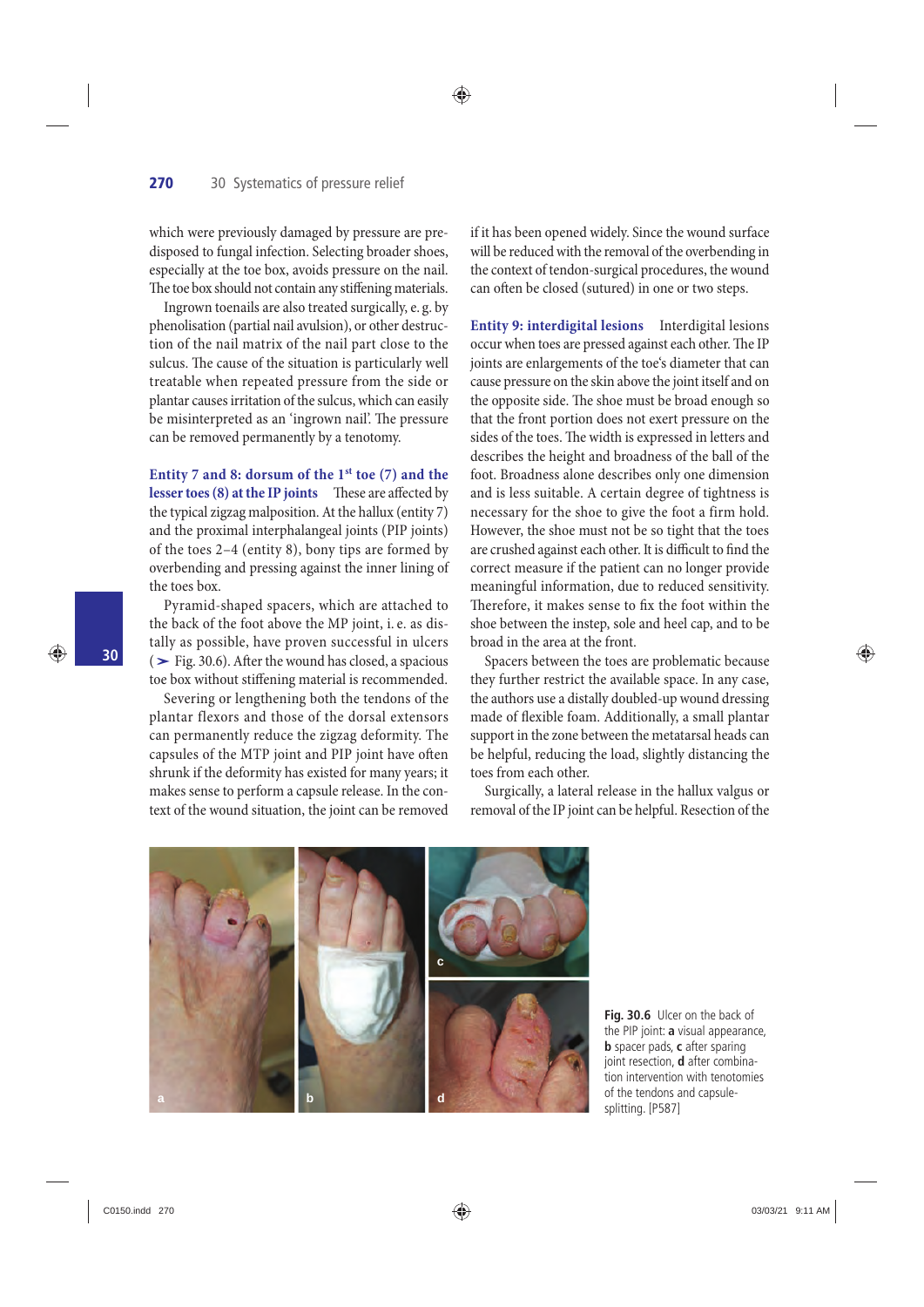

◈

**Fig. 30.7** Lateral side of the foot: **a** Quadratus plantae insufficiency with a rotation of the small toe, **b** ulcer at the head of MTH 5 lateral and **c** ulcer at the base of MTH 5. [P587]

joint is simple and should not be confused with the indication of amputation.

**Entity 10-12: foot** The foot shows five bone protrusions **laterally:** three at the small toe (entity 10) which are very close to each other, at the 5<sup>th</sup> MTP joint laterally (entity 11), and at the base of the  $5<sup>th</sup>$ metatarsal bone (entity 12).

The bone protrusions on the 5<sup>th</sup> toe are very close to each other and are practically impossible to differentiate. They are put under pressure if the small toe twists so that its lateral side becomes the contact close to each other and are practically impossible to<br>differentiate. They are put under pressure if the small<br>toe twists so that its lateral side becomes the contact<br>surface with the ground ( $>$  Fig. 30.7a). This rotation, caused by a muscle imbalance, is called 'quadratus plantae insufficiency'. It is corrected by a tenotomy of the long flexor tendon of the small toe. Conservative treatment is possible using spacers on the metatarsal bones. If the cause of pressure against the lateral side of the foot is a deviation of the foot within the shoe, raising the outer edge might limit this deviation.

If the lesion on the  $5<sup>th</sup>$  metatarsophalangeal joint is strictly lateral, limited blood supply is often involved. Spacers, wide shoes and a resection of the head are possible treatments.

 Strictly separated from this is a position at the limit between the lateral and the plantar face of the joint. Tilting of the foot with its lateral margin in plantar direction (inversion/supination), and overloading of the lateral side causes these lesions. The lateral condyle of the 5<sup>th</sup> metatarsal head is the internal pressure point and can be removed with relatively little effort. Increased tension on the Achilles tendon can maintain this inversion/supination. If this is the case the cause

can be corrected with a lengthening of the tendon. Additionally, the  $1<sup>st</sup>$  ray can be lowered by a diagonal elevation of the outer edge. This is discussed in detail with the overloading on the 5<sup>th</sup> MTH's plantar tissue.

There is a protrusion at the base of the 5<sup>th</sup> MT bone at which the tendon of the fibularis brevis muscle (also known as peroneus brevis muscle) is attached. Lateral pressure will damage the skin and soft tissue above it. Removal of the prominence is not possible because then the whole foot supinates as a sickle foot, through the loss of the function of the fibularis brevis muscle. Surgical measures aim at restoring pronation by transferring the tendon of the tibialis anterior muscle to the lateral fibularis-tertius tendon. However, conservative measures and in particular spacer pads and recesses in the shoe are predominantly used. At this lesion site, too, circulatory disorders are described as clinically relevant with above-average frequency.

 **Entity 13 and 14: metatarsal heads** These can exert pressure in **plantar** direction and cause skin damage. Usually, ulcers at this site are considered the typical lesions of the diabetic foot, although they occur far less frequently than toe lesions. Various mechanisms are involved in the high pressure under MTH:

- 1. These lesions are predominantly purely neuropathic. Vascular problems can also occur, but revascularisation is only performed in 5–8% of cases in specialised care.
- 2. Besides causing LOPS, neuropathy also causes muscle imbalance with the result of the typical zigzag deformity (see entity 1, 2 as well as 7 and 8). The constantly overextended MT-joint over-

**30**

⊕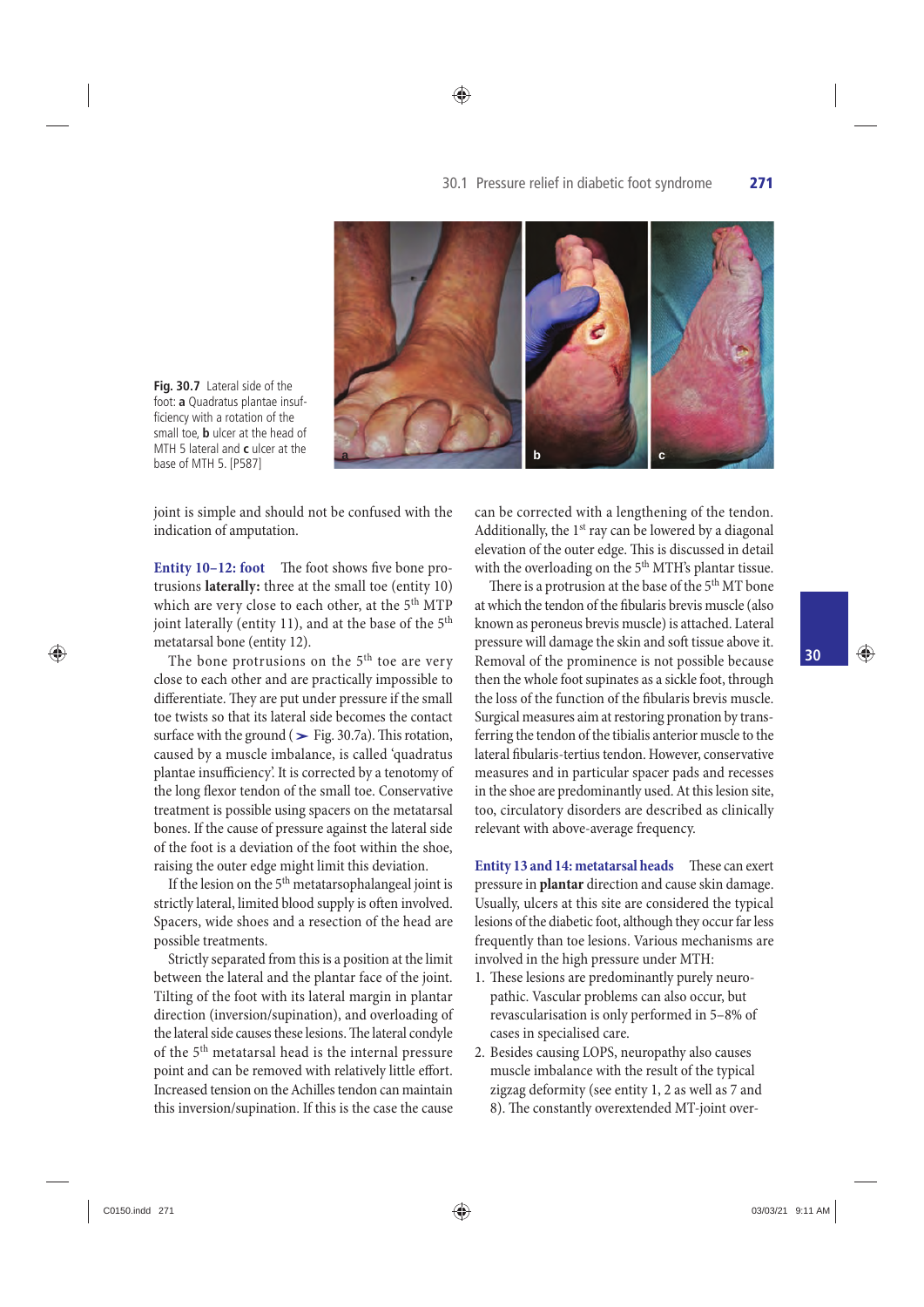stretches the protective padding structures under the MTH. These protective pads thin out and can even tear. The MTHs become palpable directly under the skin.

◈

- 3. The fat padding of the sole, typically 1 cm thick beneath the MTHs and even 2 cm under the heel, decreases in people with neuropathy. It is not a direct consequence of overuse and also affects people with neuropathy but without diabetes mellitus. How exactly neuropathy is linked to the degradation of the fat cushion has not yet been clarified.
- 4. Repeated borderline pressure excess leads to a thickening of the skin (callous), which at the same time becomes less elastic. Due to autonomous neuropathy, the compromised nerves address sweat glands less effectively, which makes the skin drier. This thick, brittle horn plate is bent back and forth with every step and then tears. At the interface to the subcutaneous tissue, spot bleeding occurs. Patients with normal ability to sense pain will notice considerable pain before bleeding occurs, which leads to the interruption of the load. These spot bleedings are the first clear evidence of a limited pain sensation and an urgent warning signal in a patient with neuropathy. A blood-filled blister may develop underneath skin if left unattended, and bacteria will migrate when there are cracks on the surface which come into contact with them. A callous abscess will develop. The liquids will no longer be drained when the cracks become encrusted. If the patient continues to walk, the pus is pushed deeper into the abscess and a defect develops, creating an opening which resembles a borehole, also known in some countries as malum perforans.
- 5. Additional overloading of the entire forefoot occurs if the Achilles tendon pulls too early and too strongly. It is often referred to as Achilles tendon shortening, even though not the tendon but the muscles (triceps surae) usually constitute the shrinking structure. Sometimes it is only shortened to a certain extent, which on its own would still make walking possible, but together with an increased muscle tone, it works just like a shortening. During the examination, it is essential that the examiner holds the heel with one hand and aligns it just below the lower leg before testing the dorsal extension of the foot.
- 6. At the  $1<sup>st</sup>$  metatarsal head, it is usually the medial sesamoid bone that represents the inner pressure point. The 1<sup>st</sup> metatarsal bone of the hallux valgus deviates medially from the straight alignment. The sesamoid bones are attached to the other metatarsal heads by ligaments and cannot participate in this movement. While the lateral sesamoid bone slips between the  $1<sup>st</sup>$  and  $2<sup>nd</sup>$  metatarsal heads and is harmless, the medial sesamoid bone slips out of its mould in the head of the 1<sup>st</sup> metatarsal bone, and ends up on top of a ridge between both moulds exerting an excessive pressure. At the same time, the oblique metatarsal bone also turns towards plantar with its medial side.
- 7. While walking, mostly one foot only is loaded at a time. Thus, balancing can be achieved by ensuring that the 1<sup>st</sup> and 5<sup>th</sup> metatarsal bones are mobile and operated with muscle power, and not fixed firmly in the tarsal bones. This mobility can be very pronounced, and the muscles can get exhausted. In this case, the two outer metatarsal bones carry less of a load. In contrast, the central metatarsal bones 2, 3 and 4, which are anchored firmly in the tarsus, cannot move. They end up being situated at a lower level with respect to the outer metatarsals and exposed to excessive pressure.
- 8. Overloading of the  $5<sup>th</sup>$  MTH occurs when the foot rolls mainly over to the outside. There can be various reasons for this. For targeted therapy, it is essential to recognise when a low 1<sup>st</sup> metatarsal tilts the forefoot outwards. The Coleman block test serves this purpose: if the heel is viewed from behind while standing, the longitudinal axis is turned inwards through the heel (varus). If the 1<sup>st</sup> metatarsal is tilted downwards by placing the foot on a block, the edge of which supports the heel and the 5<sup>th</sup> ray and the 1<sup>st</sup> metatarsal drops. If this is the case, insoles are effective to reproduce this correction in the shoe. If the heel does not straighten in this position, other – usually operative – measures must be considered. If, however, the heel can basically be aligned with the lower leg and is not aligned in the block test, a shortening of the triceps surae can be the trigger. An extension of the Achilles tendon is then often helpful.

For lesions below the 1<sup>st</sup> MTH, offloading devices can be attached underneath the foot to ensure full off loading ( $\blacktriangleright$  Fig. 30.8). Retrocapital support, a recess

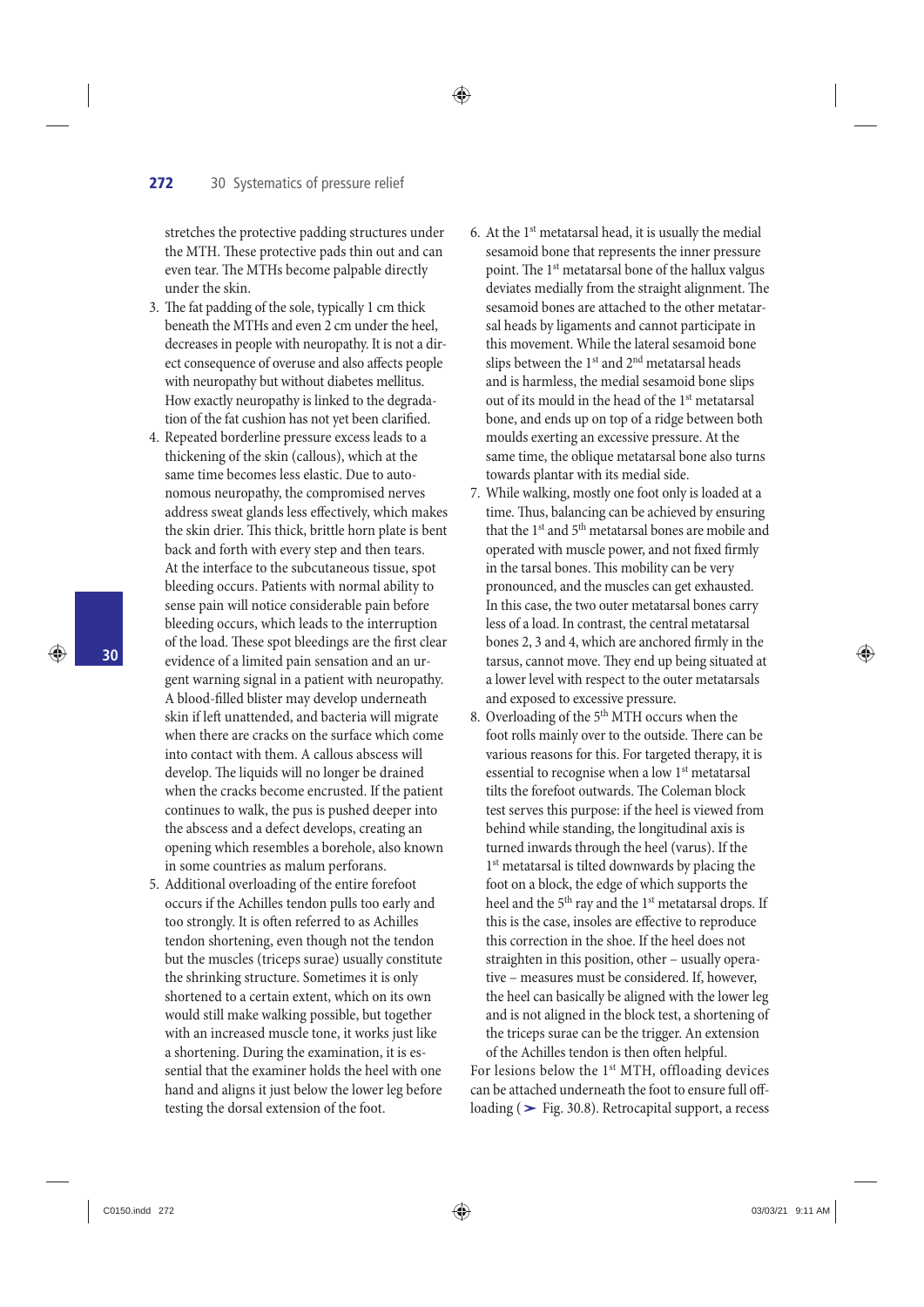

◈

Fig. 30.8 Offloading of an ulcer under MTH 1: **a** seen from medial side with fixation, **b** detail without fixation. Seven layers of felt can be observed retrocapitally. [P587]

under the 1<sup>st</sup> MTH, a toe balcony, and support of the medial arch with the redistribution of the load to the lateral part of the foot are used. A similar approach can be applied to the insole. The shoe can also be equipped with a curved sole and maybe a sole stiffener.

 Surgically, there are many possibilities to achieve permanent offloading, which is also useful during remission (**›** Fig. 30.9 ). It largely eliminates the zigzag deformity with tendon interventions and capsule release. Additionally, a wedge can be removed from the metatarsal



**Fig. 30.9** Straightening of various toe deformities and thus relieving a plantar wound. [P587]

 $\bigoplus$ 

**30**

⊕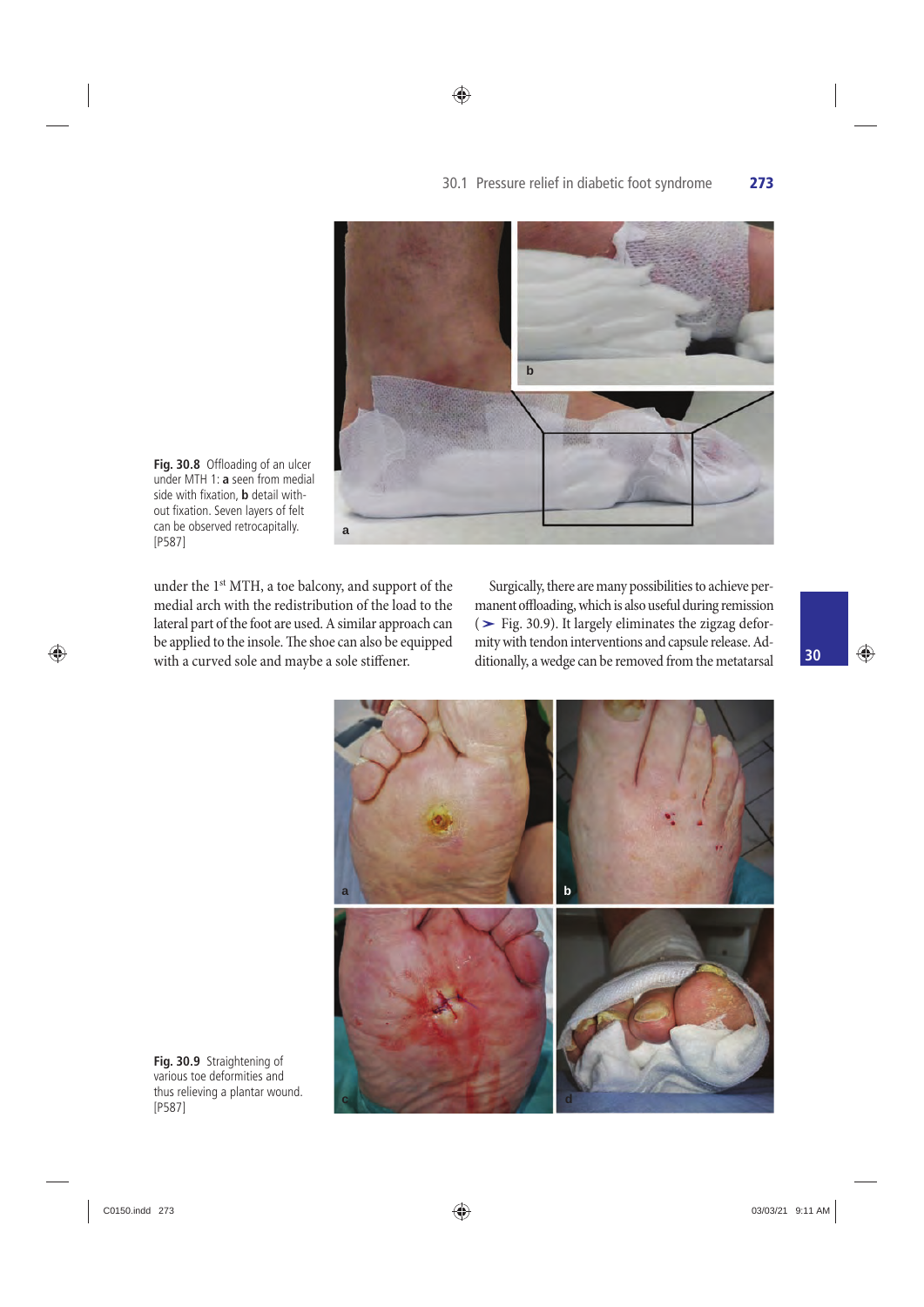bone immediately retrocapitally, which allows the head to be tilted slightly upwards. Alternatively, a few millimetres are removed from the shaft, after which the head adjusts slightly further dorsally and proximally. A resection of the entire head is only necessary if parts of the bone or cartilage are necrotic or if the joint is exposed within the wound. It often leads to a bacterial invasion and destruction of the joint surface. However, toe amputation, which is performed in about 10% of cases, can often be avoided if alternative concepts are used consistently and in good time.

For lesions below the  $2<sup>nd</sup>$  MTH, a toe balcony and support of the neighbouring MTHs, as well as retrocapital support and local recess, also help. The adhesive supports are usually less bulky than for the 1<sup>st</sup> metatarsal bone. Rocker-bottom soles and maybe sole stiffeners in the shoe additionally relieve pressure. Among the surgical measures, the straightening of the zigzag deformity by needle tenotomy and percutaneous capsule release is often and surprisingly useful for first-time users.

The conservative relief of ulcers under the  $5<sup>th</sup>$ MTH depends on the simultaneous influence of the 1<sup>st</sup> MTH. If the 1<sup>st</sup> MTH is lowered and the inversion of the heel resulting from this can be corrected, the principal offloading technique is to lower the first metatarsal in relation to the entire foot. If not, a simple raising of the outer edge together with a retrocapital support is sufficient.

 Removing the lateral condyle of the metatarsal head, a wedge resection or microsurgically removing a small part of the metatarsal bone can correct the internal pressure and relieve stress.

Offloading of the 4<sup>th</sup> MTH is similar to the 5<sup>th</sup> MTH. Beneath the  $3<sup>rd</sup>$  MTH, involvement of neighbouring MTHs, retrocapital support, as well as a curved sole and maybe sole stiffening are useful. Zigzag deformity can be surgically corrected by needle tenotomy and capsule release. The head can be moved dorsally after a wedge resection, or a piece of the distal, subcapital metatarsal bone can be removed by minimally invasive surgery to achieve dorsal displacement.

 **Entity 15: ankle and Entity 16: area of the ankle** These are therapeutically compressed in chronic congestion conditions. The compression of the ankle area is desired, but not that of the malleolae. Pads are lined in order not to overdo the compression on the tips

and to allow it to become effective as much as possible in the depressions. Ankle tips are also susceptible to acute trauma. Accordingly, critical PAD can usually be found in wounds on the tips and not in wounds in the area.

◈

Conservative offloading consists of perimalleolar pads, which fill out the depressed area between the malleolae, Achilles heel and the sole. Surgical procedures to relieve the pressure are not useful here, but plastic surgery procedures to close the wound can be useful, just as with other foot ulcers.

 **Entity 17 and 18: heel** The heel has three areas where ulcers can occur: the tuberosity, the sole and the transition area between them  $($   $>$  Fig. 30.10). On the tuberosity, pressure ulcers occur in people who have difficulty in spontaneously changing their contact area with the supporting surface. These are not only people in nursing homes; often these ulcers develop postoperatively. Therefore, prophylaxis must be well organised and not limited to the operating theatre itself. Until the patients have overcome possible somnolence and general postoperative weakness, prophylaxis of the heel must be ensured uninterruptedly in patients with neuropathy, especially in patients with accompanying PAD. The transition area often shows considerable hyperkeratosis and rhagades. In contrast, plantar ulcers rarely develop because of permanent pressure, as can occur in heel runners when the Achilles tendon function has failed. More often, an ulcer occurs after trauma and it is important to remove any foreign bodies which may have entered the ulcer.

 Relieving pressure on the heel can be achieved with conservative measures. In ulcers at the tuberosity, these are mainly devices that offload the heel. Pressure on the sole of the heel can be relieved most effectively with orthoses or a TCC, which allow epicondylar support in the area of the tibial head. If the Achilles tendon is functioning, a slight dorsal extension of the foot can help to relieve the heel.

 **Entity 19–22: atypical areas** Atypical areas are areas without a typical bone protrusion and include the sole apart from the heel and the metatarsal heads, the back of the foot, rhagades outside the heel and scars after previous procedures. There is no standardised relief from pressure here. Lesions on scars have a particularly poor prognosis as re-ulceration in previously damaged areas.

**30**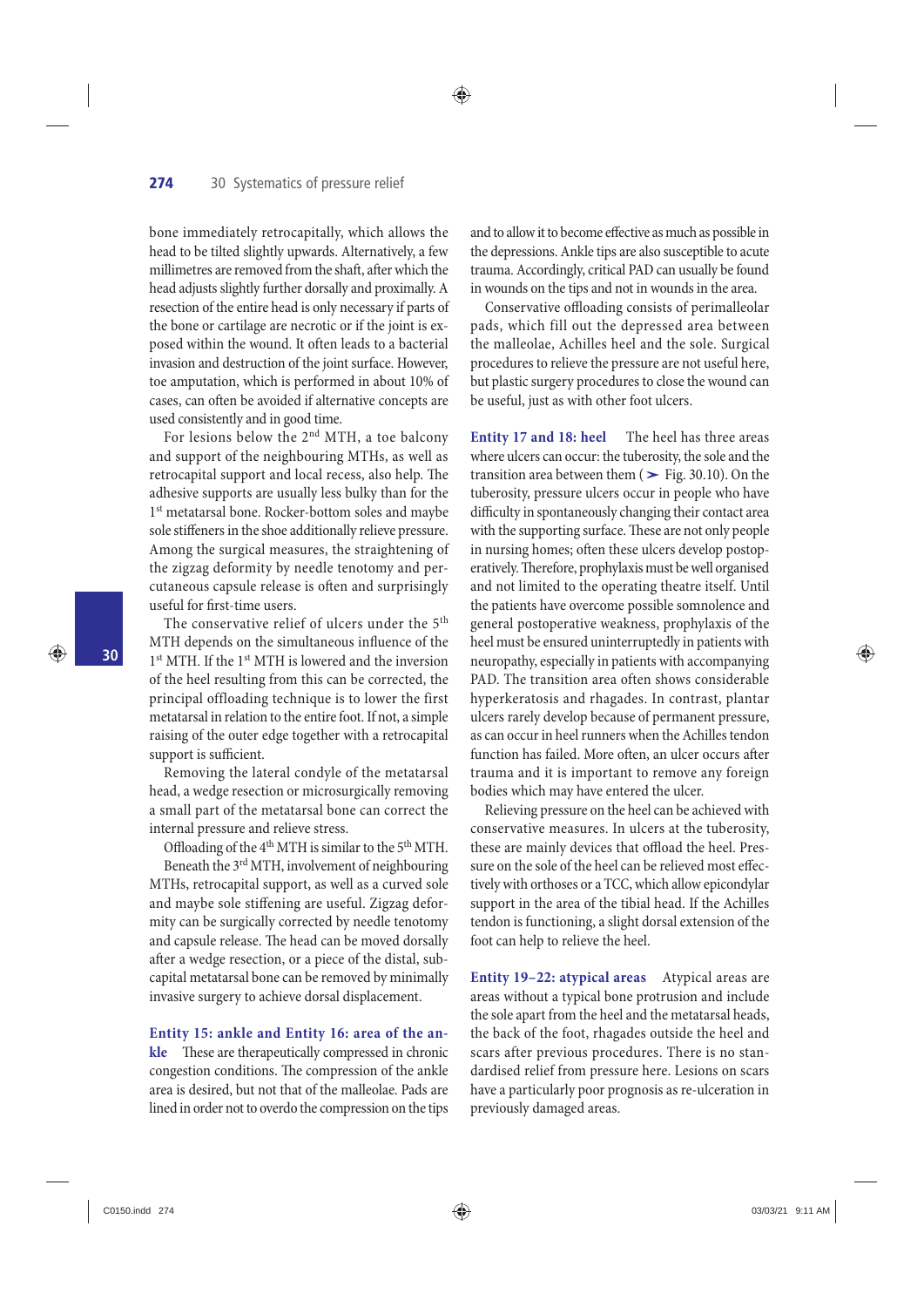#### ◈

#### 30.2 Pressure relief for pressure ulcers **275**



**Fig. 30.10** Heel lesions: a plantar heel, **b** rhagade in a marginal area, **c** pressure of tuberosity, **d** relief of pressure in a flex-cast, e tape dressing of a rhagade. [P587]

#### **REFERENCES**

⊕

- Brand P, Yancey P. The gift of pain. Grand Rapids: Zondervan; 1994.
- Bus SA, Armstrong DG, van Deursen RW, et al. IWGDF guidance on footwear and offloading interventions to prevent and heal foot ulcers in patients with diabetes. Diabetes Metab Res Rev 2016; 32 (Suppl. 1): 25–36.
- Hochlenert D, Engels G, Morbach S, Schliewa Sgame FL. Diabetic foot syndrome – from entity to therapy. Basel: Springer International Publishing; 2018.
- Risse A. Phänomenologische und psychopathologische Aspekte in der Diabetologie. Berlin, New York: Walter de Gruyter; 1997.

• Specialised mattresses and overlays should be used, rather than standard mattresses.

#### **30.2** Pressure relief for pressure ulcers

Jan Kottner

#### **Key notes**

- Existing pressure ulcers must be offloaded.
- If permanent offloading is not possible, the wound must be relieved regularly.

# **30.2.1** Introduction

 Consistent relief and off -loading of existing pressure ulcers are the cornerstones of any successful pressure treatment. This concerns both early clinical signs such as persistent erythema or dark livid discolourations with intact skin as well as existing wounds (Section 13). Patients should not be positioned on areas of existing or suspected pressure ulcers.

 In the case of several pressure ulcers, other health restrictions, or competing therapy priorities, achieving prolonged or even temporary offloading may not be possible. Soft positioning on special mattresses should be an additional consideration. Putting pressure on the ulcers must be kept to a minimum. In the case of device-related ulcers, e. g. through cannulae or wires, the wound must also not be exposed to any

◈

**30**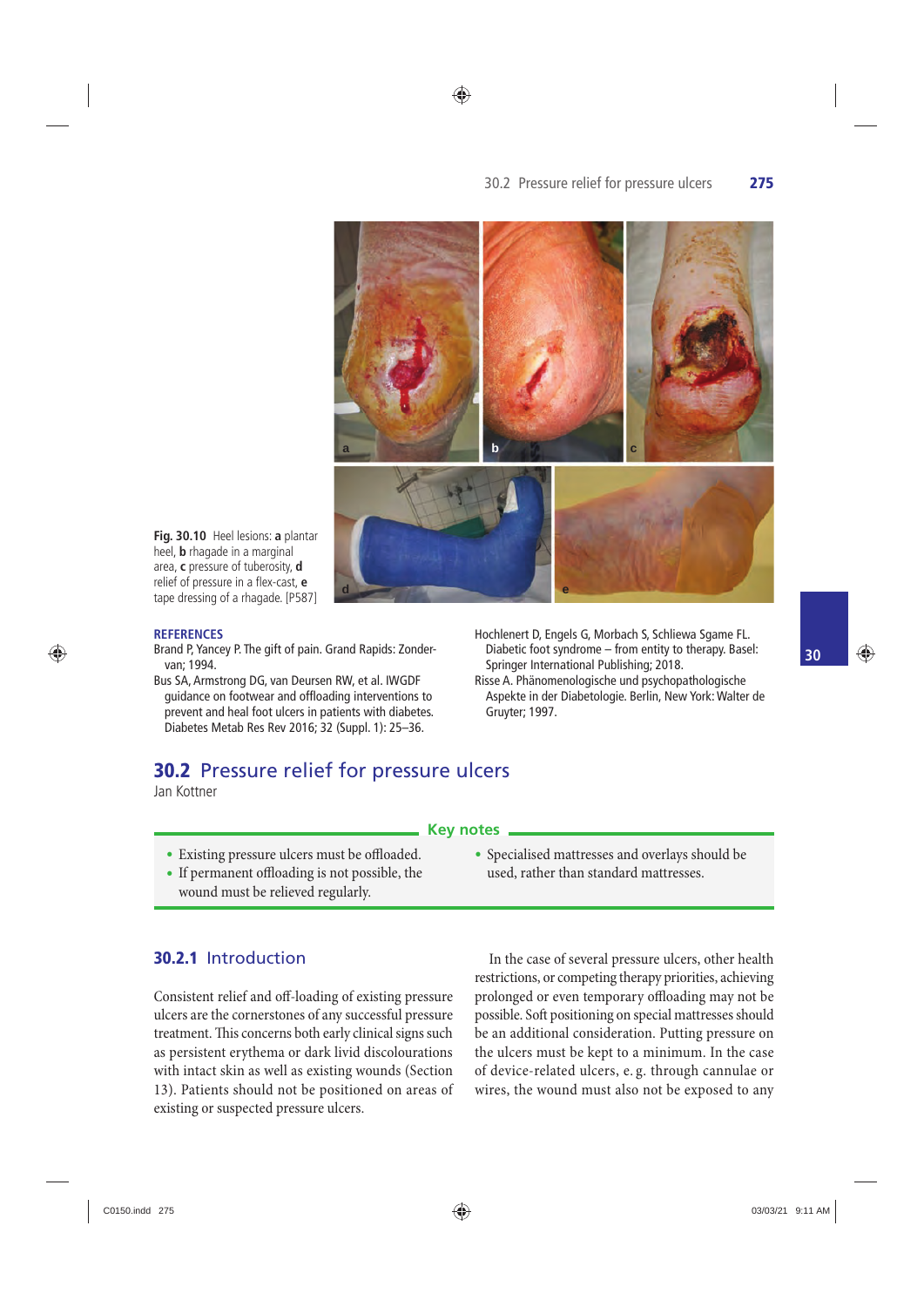further mechanical influences, i.e. the devices must be removed or arranged differently.

#### **30.2.2** Proper positioning

 Pressure ulcers located at typical predilection sites such as the sacral area, trochanter, back of the head or heels can be relieved by traditional positioning techniques which includes 30° to 40° lateral positioning and 135° (abdominal) positioning. Sufficiently large and soft positioning aids such as cushions and rollers should be used. Positioning pads can keep pressure ulcers contact- and pressure free. Patients with pressure ulcers in the buttock area should never directly sit on that area at any time. It is important to do positioning professionally so that the wound is truly and sustainably relieved.

 The presence of a pressure ulcer is the strongest predictor that further pressure ulcers can develop. It is therefore imperative that patients do not develop new pressure ulcers, both during the positioning procedure and during the positioning period. All principles of evidence-based pressure prevention must be followed during pressure ulcer treatment, which includes close inspection of all pressure predilection sites.

#### **30.2.3** Special devices for proper positioning

There are several special devices for the positioning or offloading of certain parts of the body.

#### Heels

**30**

♠

 For pressure ulcers on the heels, there are many products available on the market for heel off -loading. They are designed so that the lower leg and foot are in a kind of shoe or splint, and the heels are free products available on the market for heel off-loading.<br>They are designed so that the lower leg and foot are<br>in a kind of shoe or splint, and the heels are free<br>(> Fig. 30.11, > Fig. 30.12, > Fig. 30.13). The type of materials used, the construction, the cost and also the user-friendliness vary greatly. In principle, the aids must ensure that the contact area of the lower leg is considerable and that the Achilles tendon does not rest directly on the support, as this, in turn, represents a risk of a pressure ulcer. Also, the heels must be free,



**Fig. 30.11** Auxiliary aid for heel-free positioning I. [V860]



**Fig. 30.12** Auxiliary aid for heel-free positioning II. [V861]



**Fig. 30.13** Auxiliary aid for heel-free positioning III. [U349]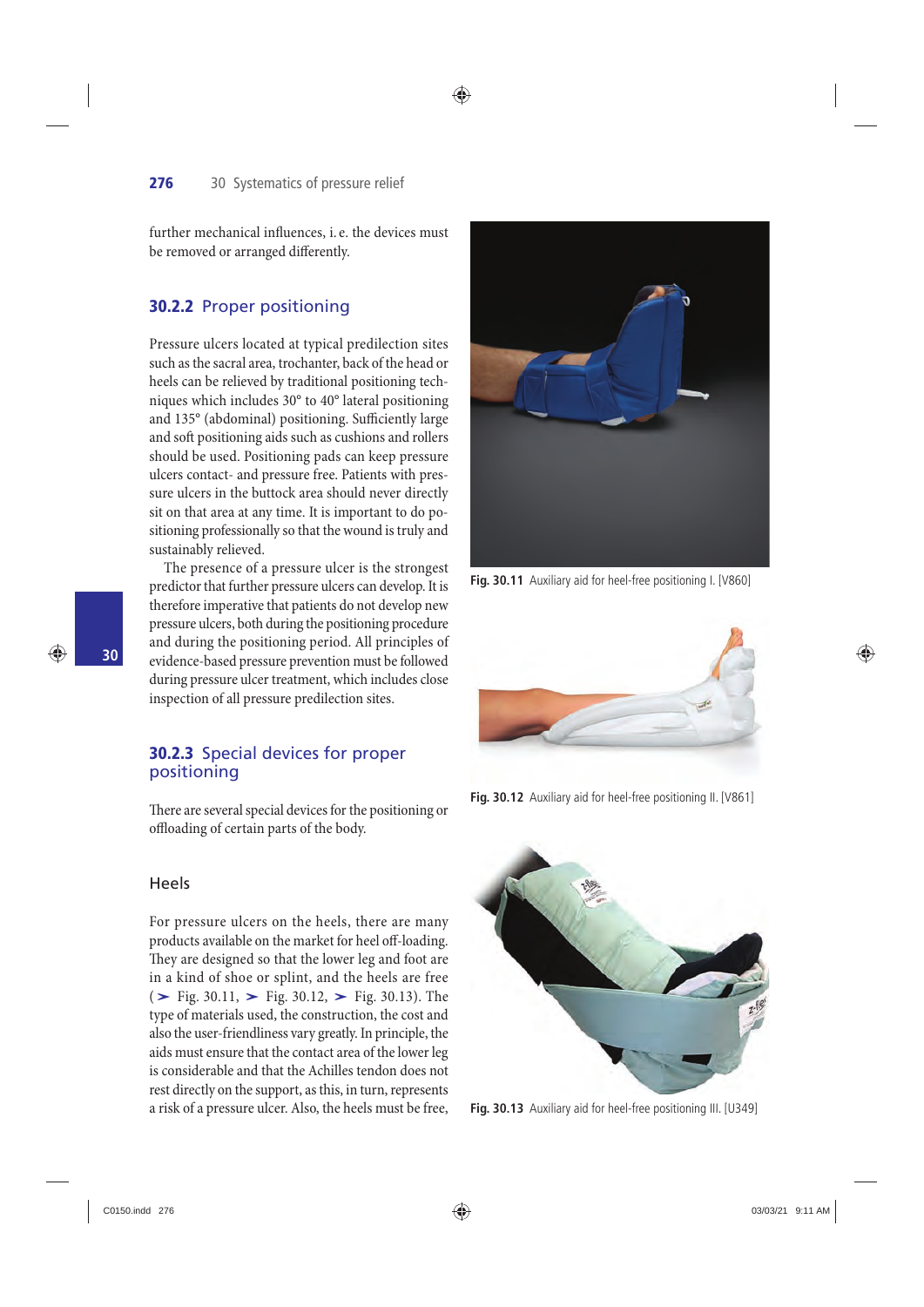◈



**Fig. 30.14** Classification of mattresses and overlays. [P576/L231]



Fig. 30.15 Sinking of the body into a soft positioning mattress. [V863]

and the knees should bend slightly at 5–10°. Finally, the choice of materials and construction should cause as little occlusion as possible. There is currently no evidence to suggest that one device is superior to another for the treatment of heel ulcers. The heels (and feet) must be carefully observed when using aids for heel-free positioning.

#### Foams and gels

 For the optimal positioning of particular body parts, there are numerous other aids such as air-filled cushions, or aids which can be individually shaped and adapted from suitable materials such as cuttable foams or formable gels. These can be useful for certain unique pressure points presenting challenges such as pressure ulcers at the back of the head or the ear or at the buttocks. However, specialised experience and

expertise are essential to ensure that this procedure is effective and does not produce undesirable effects, e. g. new pressure ulcers as a result of the use of the device. So-called ring pillows, water-filled bags or gloves should never be used.

#### Specialised mattresses, overlays and pillows

 Pressure-relieving systems are classified into two p1110ws<br>Pressure-relieving systems are classified into two<br>groups: active and reactive systems (> Fig. 30.14). Active systems are effective in alternately aerating and ventilating mattress elements, whereby alternating aeration and relief of skin and tissues can be achieved. Reactive systems allow the body to sink into and become enclosed by the support (soft positioning), which reduces the surface pressure and thus the de-Reactive systems allow the body to sink into and<br>become enclosed by the support (soft positioning),<br>which reduces the surface pressure and thus the de-<br>formation of the underlying tissue ( $\blacktriangleright$  Fig. 30.15). Many specialised mattresses consist of combinations of both elements.

 Pressure-relieiving systems are particularly suitable for the prevention of pressure ulcers. Whenever possible, pressure ulcers should not be in direct contact with these specialised support surfaces. Additionally, guidelines recommend that patients with grades 1 or 2 pressure injuries should at least lie on a reactive system, and patients with grades 3 or 4 pressure in-

⊕

**30**